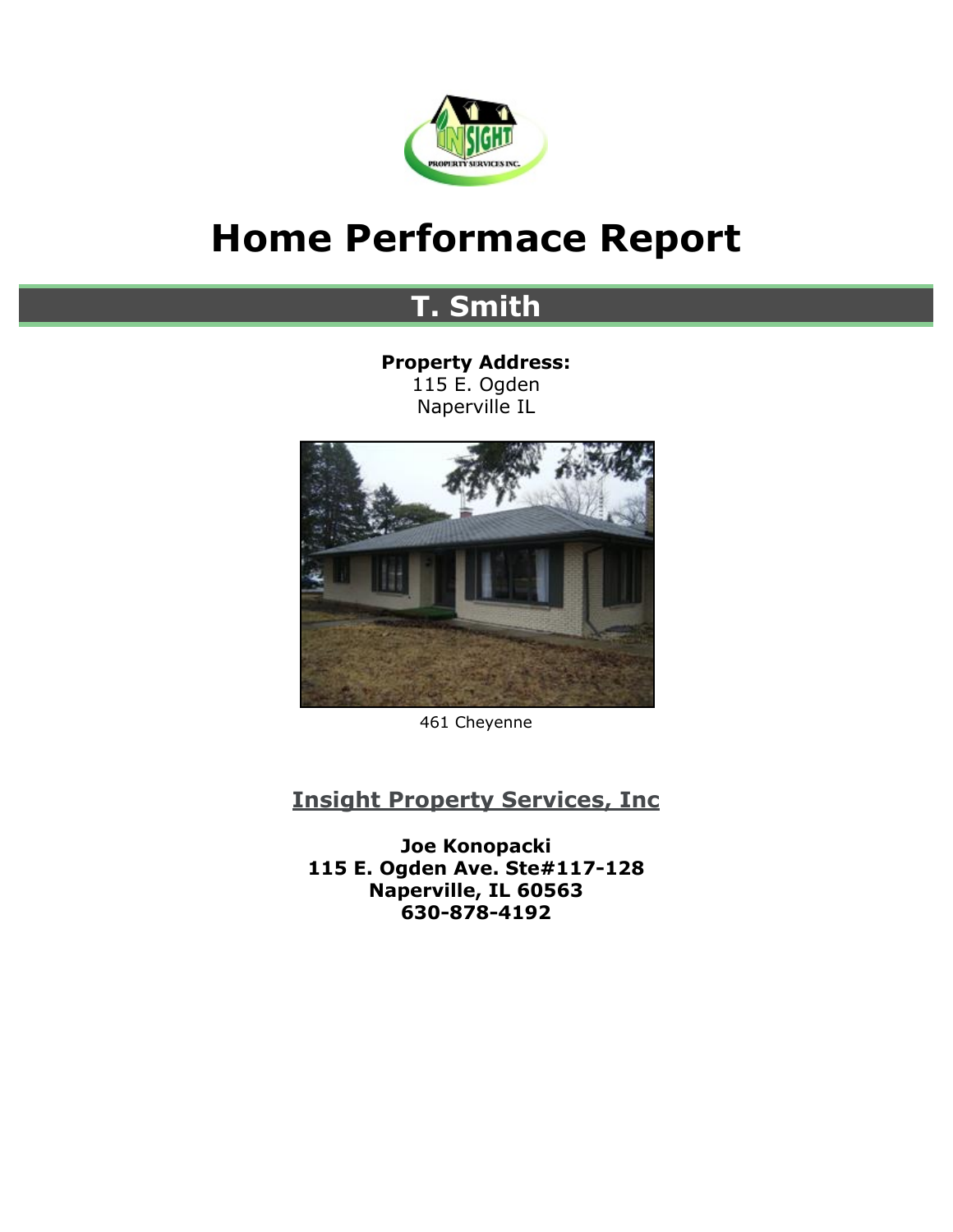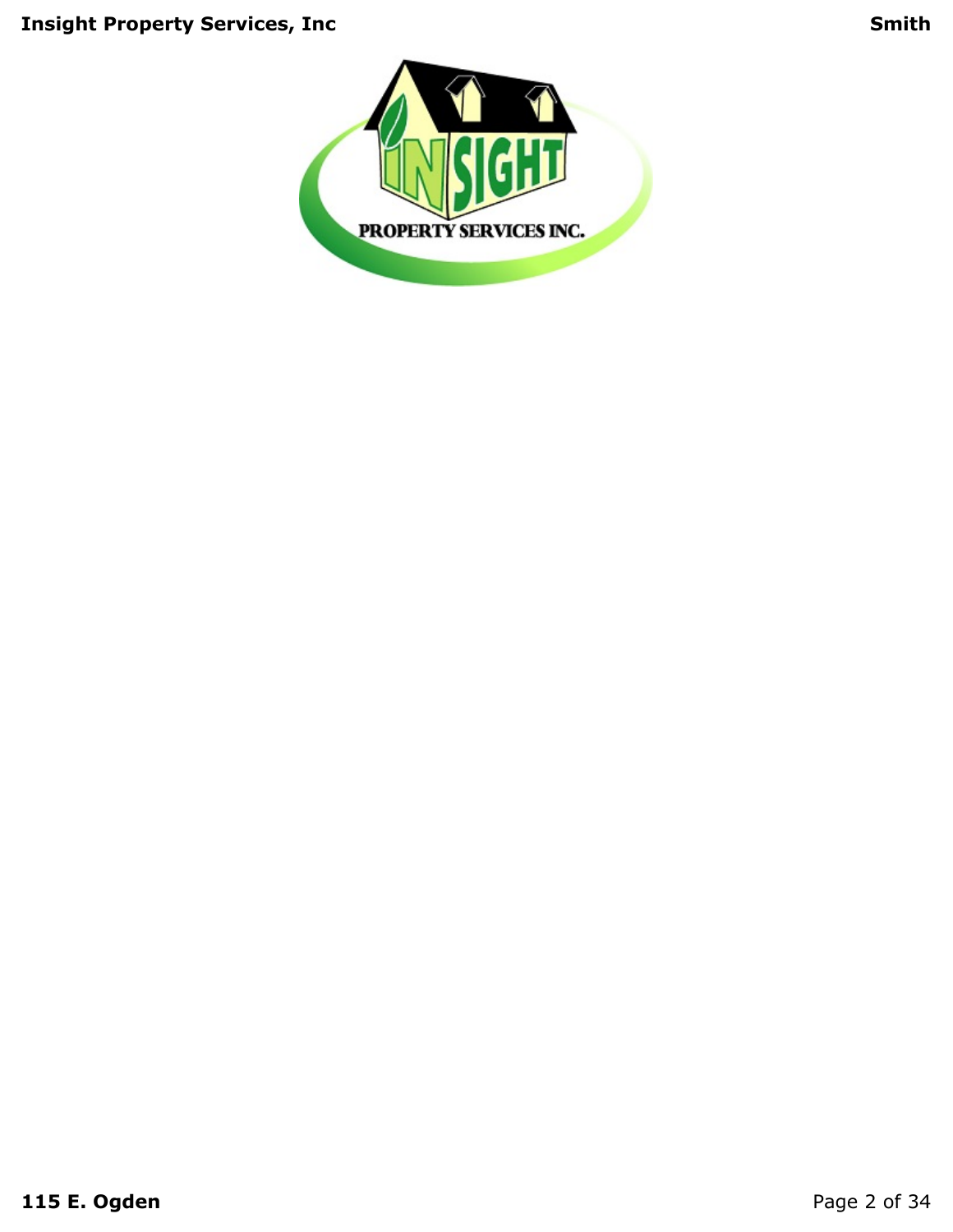# **Table of Contents**

<span id="page-2-0"></span>

| 1 Owner/Occupant Interview  8                    |
|--------------------------------------------------|
| 2 Combustion Appliance Zone CAZ  9               |
| 3 Heating / Cooling Performance  13              |
| 4 Building Enclosure Performance/Ventilation  16 |
| 5 Exterior Moisture Management  22               |
|                                                  |
|                                                  |
|                                                  |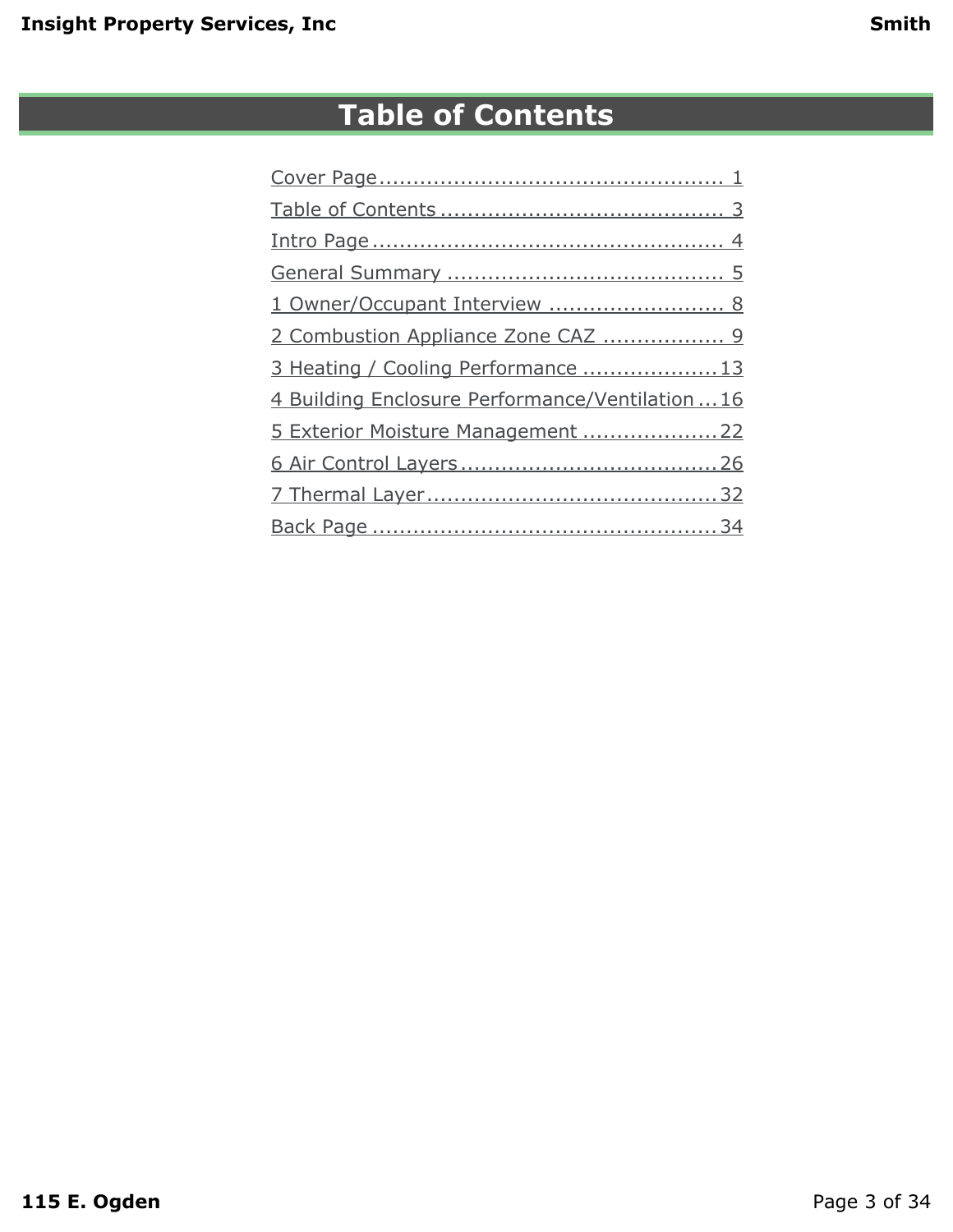<span id="page-3-0"></span>

| <b>Date:</b> $1/1/2013$ | <b>Time: 09:20 AM</b> | <b>Report ID:</b> $HP - 11-010$  |
|-------------------------|-----------------------|----------------------------------|
| <b>Property:</b>        | <b>Customer:</b>      | <b>Real Estate Professional:</b> |
| 115 E. Ogden            | T. Smith              |                                  |
| Naperville IL           |                       |                                  |

#### **Comment Key or Definitions**

The following definitions of comment descriptions represent this inspection report. All comments by the inspector should be considered before purchasing this home. Any recommendations by the inspector to repair or replace suggests a second opinion or further inspection by a qualified contractor. All costs associated with further inspection fees and repair or replacement of item, component or unit should be considered before you purchase the property.

**Inspected (IN)** = I visually observed the item, component or unit and if no other comments were made then it appeared to be functioning as intended allowing for normal wear and tear.

**Not Inspected (NI)**= I did not inspect this item, component or unit and made no representations of whether or not it was functioning as intended and will state a reason for not inspecting.

**Not Present (NP)** = This item, component or unit is not in this home or building.

**Repair or Replace (RR)** = The item, component or unit is not functioning as intended, or needs further inspection by a qualified contractor. Items, components or units that can be repaired to satisfactory condition may not need replacement.

| <b>Standards of Practice:</b>      | <b>In Attendance:</b>          | Type of building:                     |
|------------------------------------|--------------------------------|---------------------------------------|
| BPI Building Performance Institute | Homeowner                      | Single Family (1 story)               |
|                                    |                                |                                       |
| <b>Home Faces:</b>                 | Weather:                       | <b>Ground/Soil surface condition:</b> |
| North                              | Light Rain, Cloudy, Light Wind | Wet                                   |
|                                    |                                |                                       |

#### **Precipitation in last 3 days:**

Yes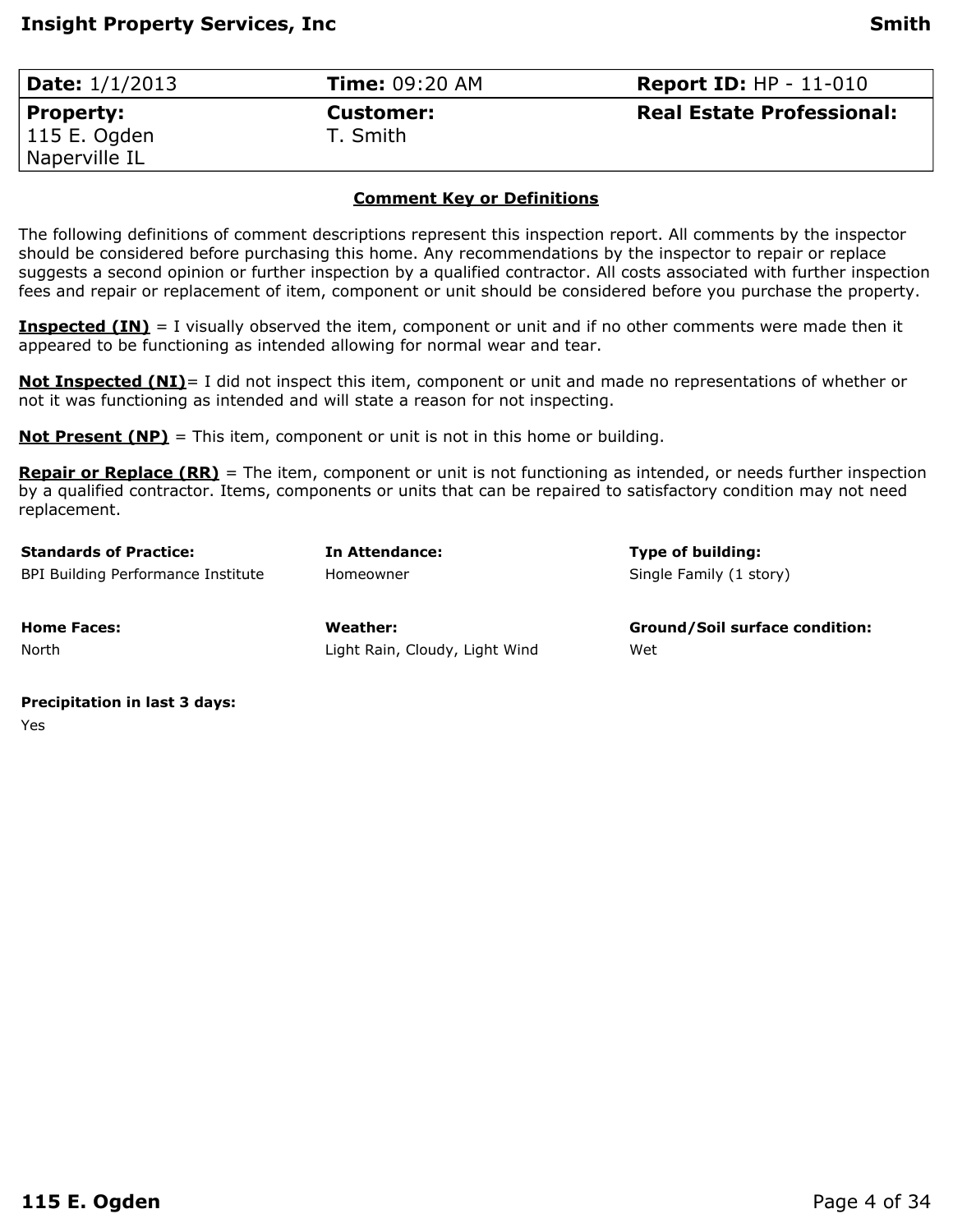# **General Summary**

<span id="page-4-0"></span>

**Customer** T. Smith

**Address** 115 E. Ogden Naperville IL

This Summary is not the entire report. The complete report may include additional information of concern to the customer. It is recommended that the customer read the complete report.

# **3. Heating / Cooling Performance**

#### **3.0 Heating Performance**

#### **Repair or Replace**

The furnace is at least 25 years old and is less than 80% efficient. Considering the relative tightness of the home, upgrading the furnace is the next best opportunity for decreasing the home's gas bill. It is recommended this unit be upgraded to a sealed combustion, 96% efficient or greater unit with an integrated HRV for continuous, balanced fresh air ventilation.

#### **3.1 Cooling Performance**

#### **Repair or Replace**

The air conditioner is at least 20 years old, of an estimated life span of 20 yrs. The unit would benefit from regular cleaning and service. Consider upgrading the air conditioner along with the furnace to see reduced utility bills.

# **4. Building Enclosure Performance/Ventilation**

### **4.2 Minimum Ventilation Requirement (MVR) - Safety Concerns**

#### **Action Recommended**

**MVR for this building = 148 cfm of continuous air flow**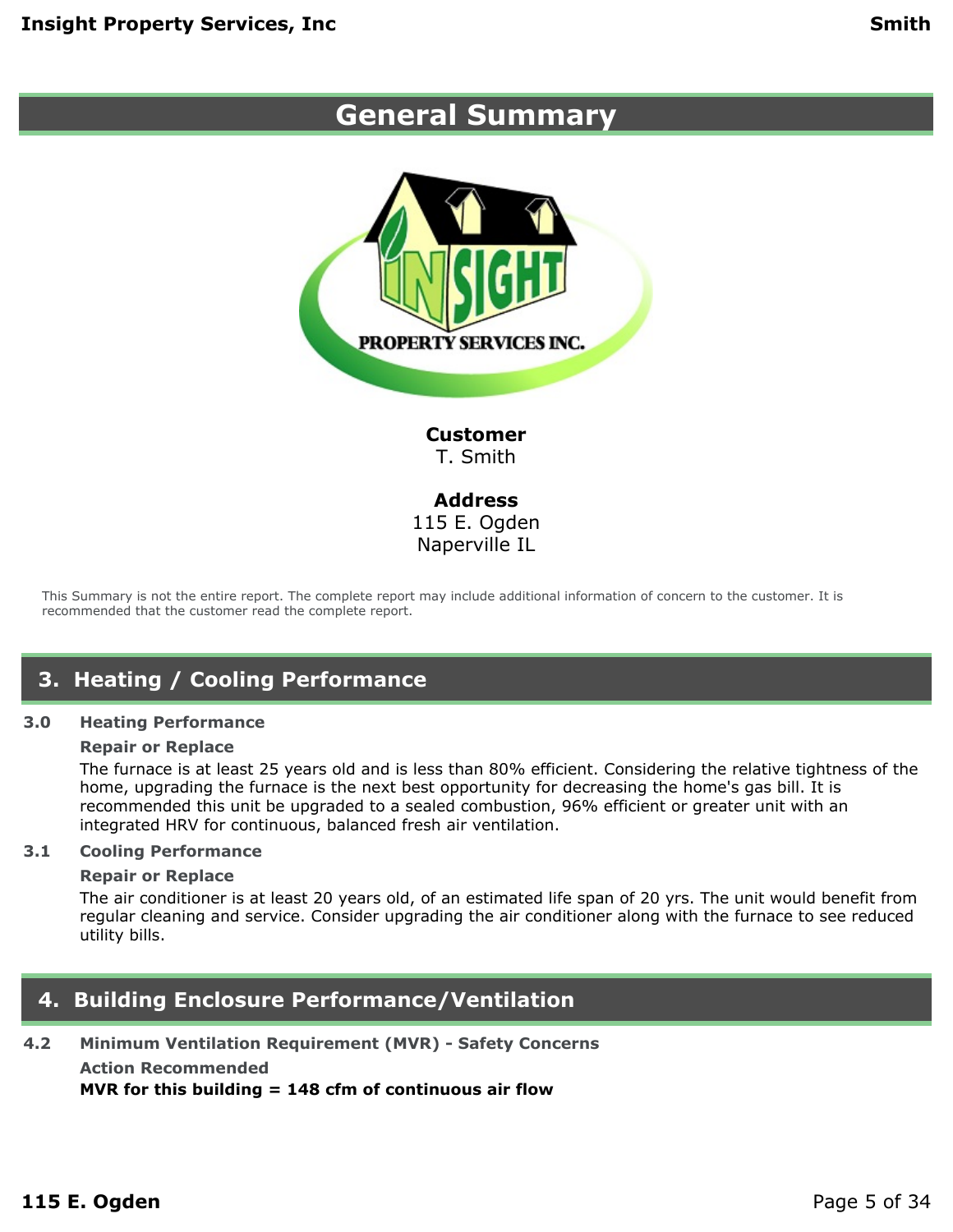**The Minimum Ventilation Requirement (MVR)** is a number of cubic feet per minute (cfm) of air the building needs to be safe and habitable for the occupants. It is derived from a formula based on several factors such as the volume of the home; number of occupants, geographic area, exposure to wind etc. and the larger cfm number is used as the MVR. A home can be sealed as tight as possible as long as you have continuous mechanical ventilation of at least the minimum CFM as described above.

The home has 46 cfm of exhaust capacity with the existing bath fan. However, running that fan is not the recommended method for achieving whole house ventilation.

#### **4.6 Exhaust Fans (bathroom, dryer, etc.) and venting**

#### **Action Recommended**

(1) There is no exhaust fan in the bathroom. It is recommended that every bathroom have a high-quality, quiet (<1.5 sones), 80+cfm exhaust fan installed. These fans should be exhausted to the outdoors by way of insulated ducting through a roof mounted, dampered vent.

#### **4.9 Other Safety Items**

#### **Action Recommended**

(1) The radon ventilation system did not vent above the roofline, which prevents radon gasses from possibly being reintroduced into the home through windows, doors, or other openings. Also, it is not standard practice for the radon ventilation to use the sump pit from which to draw soil gasses. This scope of this inspection did not include radon remediation, so it recommended to contact a radon remediation specialist for further consultation.

# **5. Exterior Moisture Management**

#### **5.1 Flashings, Gutters and Drainage**

#### **Inspected**

(2) Valley roof sections not only carry a large amount of water, but that water is funneled down to a point. As shown in the diagram, the eave of the valley concentrates all the water from an entire corner of roof section to a single point. That point where roof sections are joined becomes a critically important area of water management. Having the chimney at the bottom of the roof valley makes the area even more critical as it must properly divert a large amount of water around it. This section of roof should be periodically monitored with regard to the integrity of the chimney flashing and also be kept clear of debris.

# **6. Air Control Layers**

#### **6.1 Air seal the attic top plates, electrical and plumbing penetrations**

#### **Repair or Replace**

As the framing in a home dries over the years, the top plates of both interior and exterior walls allow large amounts of air to leak from the wall cavity and up into the attic. Recommend that these areas be sealed with a 2-part foam spray.

Penetrations in the form of plumbing penetrations, electrical conduit, boxes and fixtures should be exposed and sealed before additional insulating.

# **6.2 Soffits below non-conditioned space**

**Repair or Replace**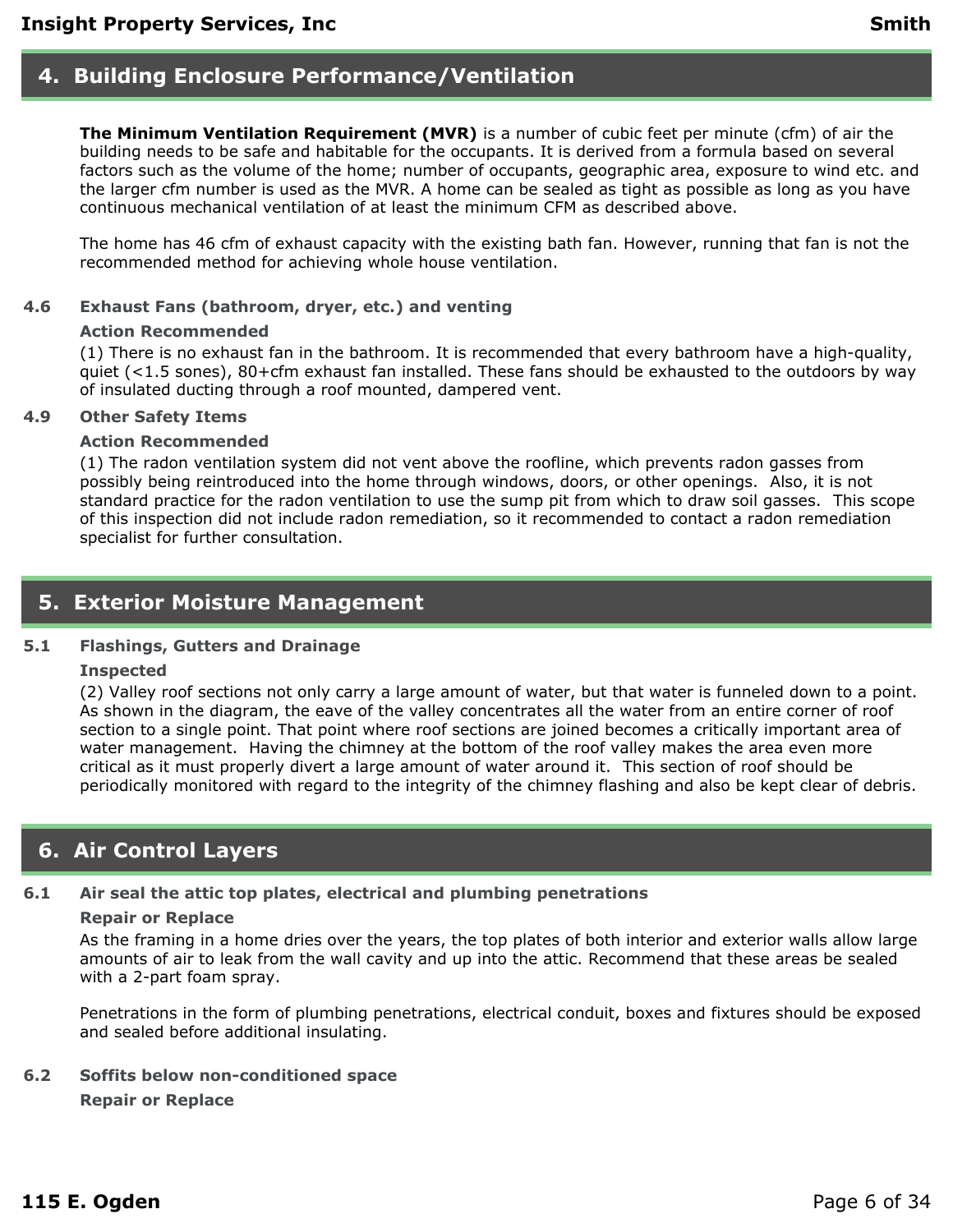# **6. Air Control Layers**

The top of the soffit should be covered with foam board and sealed to the framing and drywall to create a continuous air tight sealing, the air barrier between the conditioned second floor and the unconditioned attic.

Recommend having a qualified contractor insulate, and air seal the soffit.

#### **6.3 Thermal bypasses (between floors)**

#### **Repair or Replace**

The stud cavity serving as a chase for the bathroom plumbing is a major air by-pass from the attic to the basement allowing cold air to fall and warm air to escape. Recommend the opening around the pipes be sealed with foam board and 1-part foam where the pipes pass into the attic.

#### **6.4 Rim Joist insulation and air sealing perimeter of floor system**

#### **Repair or Replace**

Recommend sealing the exterior rim joists of the home with 1" foam board should be cut to fit between the floor, foundation, and joists and sealed with 1-part foam.

#### **6.5 Attached Garage air sealing (Firewall, Combustibles, and VOCs)**

#### **Repair or Replace**

The wall that separates the garage from inside the home is important to prevent the air in the garage which may contain pollutants, chemicals etc. from entering the home. All wall penetrations should be sealed with a fire rated spray foam or caulk. Good garage door seals are critical for keeping harmful exhaust, chemical fumes and VOCs from entering the home from the garage. Replace and maintain as necessary.

#### **6.8 Exterior doors: Air leakage, weather stripping and seals**

#### **Repair or Replace**

(1) The back porch sliding doors are a significant source of air leakage, around the casing, threshold, and between the glass panes where they slide along the track guide. All sides of the door should be air sealed with a clear, paintable caulk and the weather strip between the sliding panels should be adjusted or replaced to make a tighter seal.

# **7. Thermal Layer**

#### **7.0 Recommended additional attic insulation**

#### **Repair or Replace**

The attic currently has about an R-8 and should be increased to at least an R-38, the current code minimum. Recommend the attic be insulated to an a more cost effective R 50-60 with blown cellulose (settles to an air-impermeable mass - unlike fiber glass), **only after air sealing and attic ventilation** issues have been completed.

Building Analysts are not required to report on the following: Life expectancy of any component or system; The causes of the need for a repair; The costs of corrections; Any component or system that was not observed; The presence or absence of pests such as wood damaging organisms, rodents, or insects; or Cosmetic items, underground items, or items not permanently installed. Building Analysts are not required to: Offer warranties or guarantees of any kind; Calculate the strength, adequacy, or efficiency of any system or component; Enter any area or perform any procedure that may damage the property or its components or be dangerous to the Building Analyst or other persons; Operate any system or component that is shut down or otherwise inoperable; Operate any system or component that does not respond to normal operating controls; Disturb insulation, move personal items, panels, furniture, equipment, plant life, soil, snow, ice, or debris that obstructs access or visibility; Determine the presence or absence of any suspected adverse environmental condition or hazardous substance, including but not limited to mold, toxins, carcinogens, noise, contaminants in the building or in soil, water, and air; Determine the effectiveness of any system installed to control or remove suspected hazardous substances; Predict future condition, including but not limited to failure of components.

*Prepared Using HomeGauge <http://www.HomeGauge.com>* : Licensed To Insight Property Services, Inc.

# **115 E. Ogden** Page 7 of 34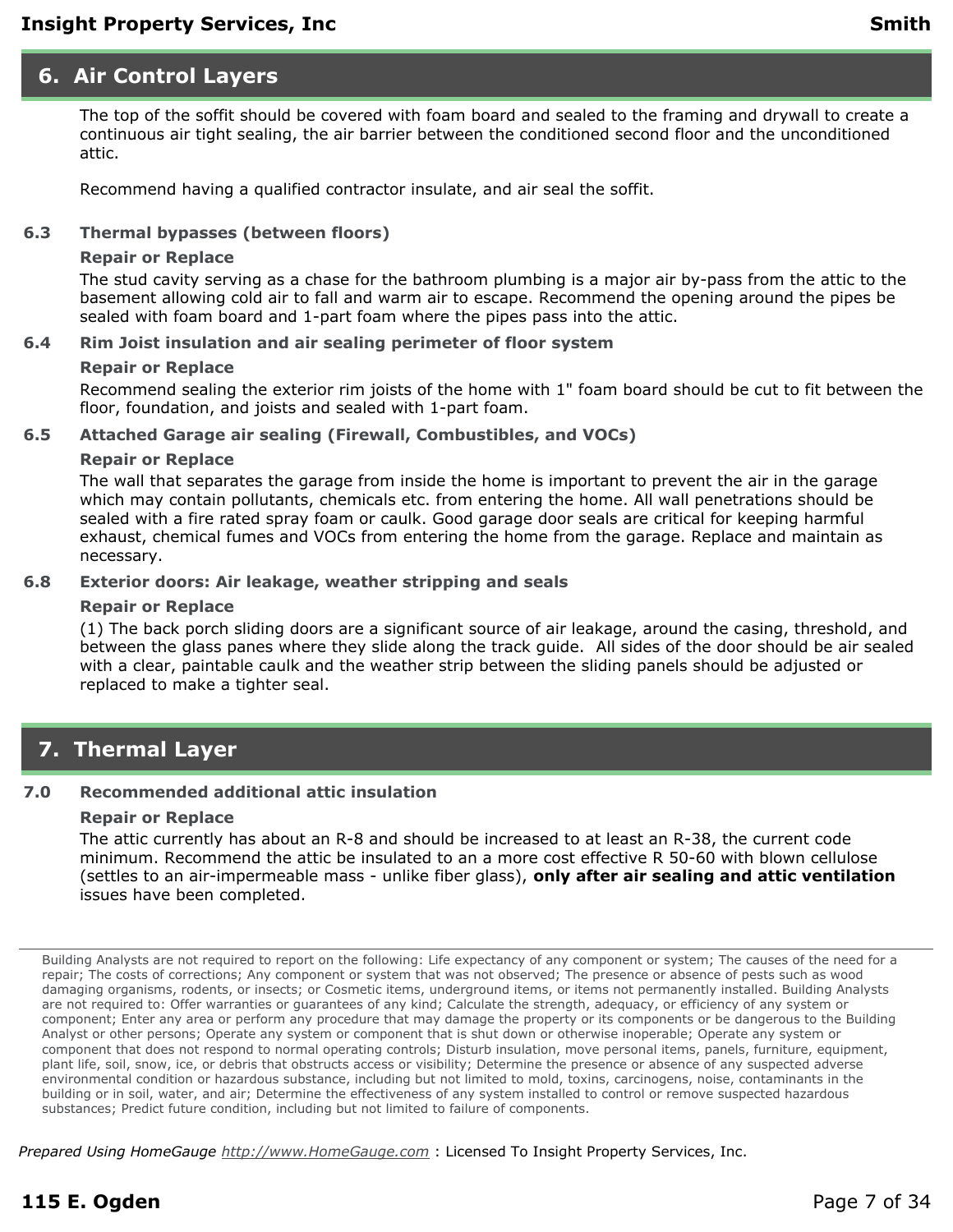# <span id="page-7-0"></span>**1. Owner/Occupant Interview**

#### **Items**

**1.0 Are you able to provide Insight with floor plans of your home?**

No

1968

**1.1 Approximately how old is your home?**

Yes

1962

**1.2 Approximately how long have you lived in your home?**

Yes

2.5 mo.

**1.3 How many people live in your home?**

Yes

3

**1.4 How many bedrooms and bathrooms?**

Yes

2/2

**1.5 Do you plan to stay in your home for 5 years or more?**

Yes

**1.6 Have there been any structural changes to your home that you are aware of? If so, what was done and and approximately when was it done?**

Unknown

**1.7 Do you plan on any extensive remodeling or additions to the home?**

Yes

Finish the basement

**1.8 Do you have any energy bill concerns?**

Yes

Gas bill high

**1.9 Are there any "hot" or "cold" spots in the home? Where?**

No

**1.10 Do you feel like your home is drafty? If so where?**

Yes

Windows (West)

- **1.11 Have you ever noticed ice damming (large icicle formations around your roof perimiter)?** No
- **1.12 Do you have pets indoors?**

Yes 1 dog & 1 cat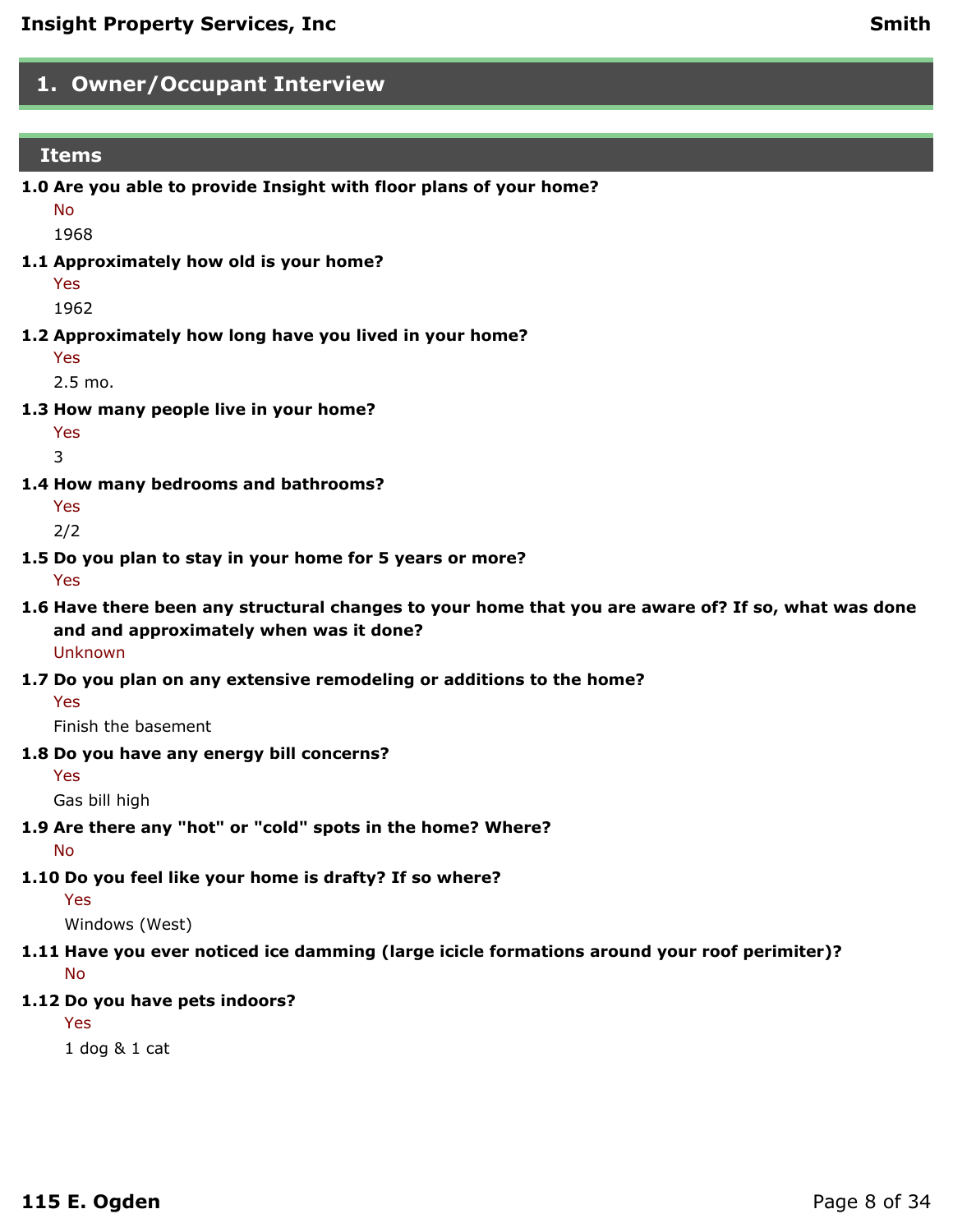

1.12 Picture 1 Oz in Infrared 1.12 Picture 2 Oz and Crew



- **1.13 Are there pet access doors to the outside?** No
- **1.14 Are there any open fireplaces, gas logs or un-vented appliances in the home?** Yes

Wood only

- **1.15 Do you smoke tobacco products indoors?** No
- **1.16 Do you sometimes smell sewer, soil or musty odors?** No
- **1.17 Does anyone in your home have frequent headaches?** No
- **1.18 Do you sometimes smell combustion odors?** No
- **1.19 Does anyone in your home have allergies?** No
- **1.20 Do you feel like you have excessive dust in your home?** No
- **1.21 Does anyone in your home experience dry sinuses in winter?** No
- **1.22 Do you humidify your home in winter?** Yes

Room humidifier in Liam's room

**1.23 Do your windows sweat in summer or winter?** Yes

North & West windows

- **1.24 Have you noticed any additional (non-window) condensation in your home?** No
- <span id="page-8-0"></span>**1.25 Do you have any existing mold, mildew, or excessive moisture concerns?** No
	- **2. Combustion Appliance Zone CAZ**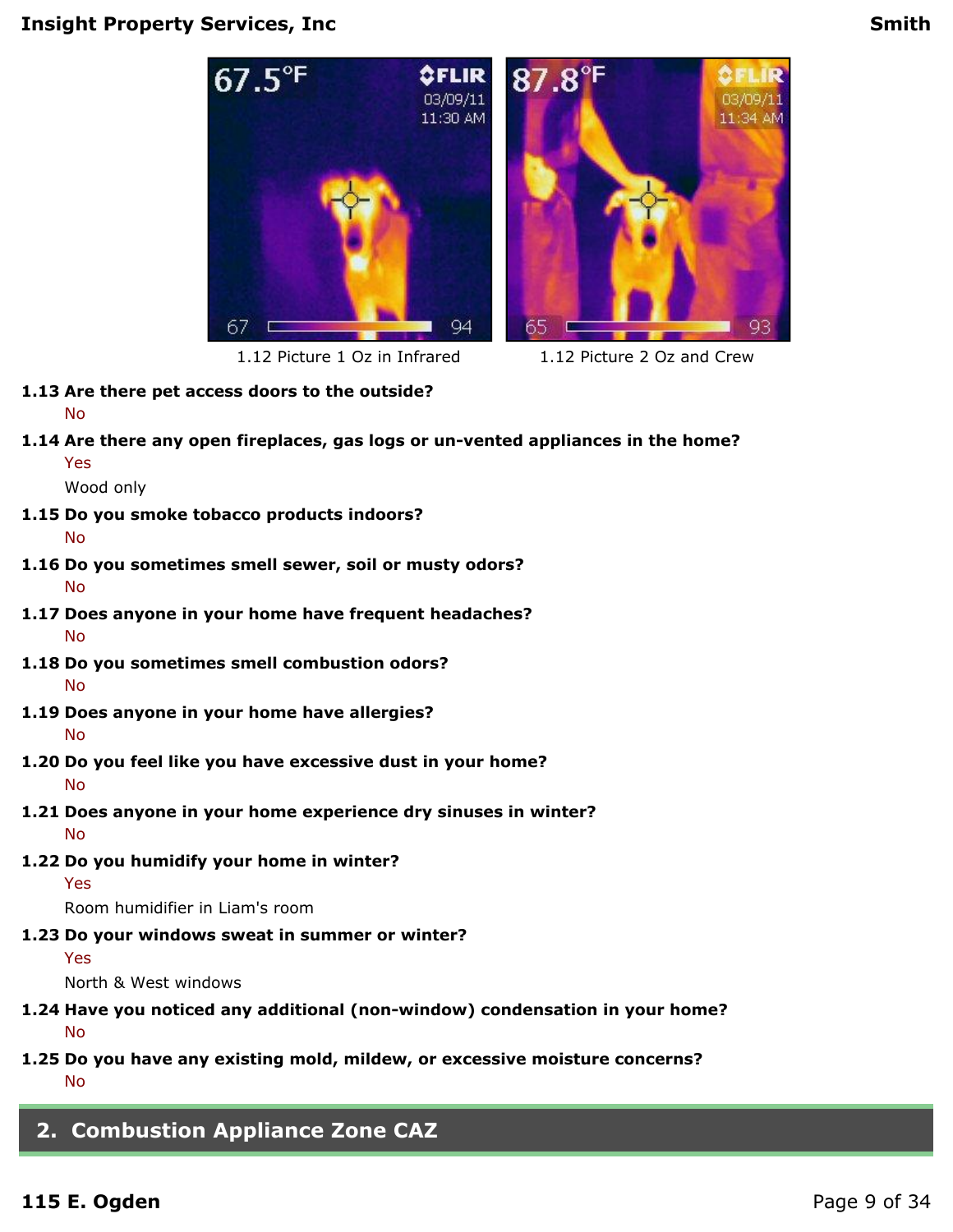#### **Styles & Materials**

**CAZ Location (s):** Basement

**CAZ Depressirization Limit (BPI Table): -5** pascals

**Water Heater CO ppm at Steady State: 8** ppm

**Heat System CO ppm at Steady State: 9** ppm

**Gas Oven Max CO Time (minutes): 1.22** minutes

**Outside Temperature: 42** degrees F

**Worst Case CAZ Depressurization: -0.3** pascals

**Water Heater Draft Pressure Reading: -5.6** pascals

**Heat System Draft Pressure Reading: -9.4** pascals

**Gas Oven CO ppm at Steady State: 17** ppm

**Minimum Draft Pressure: -1.7** pascals

**Water Heater Temperature at Steady State: 440** degrees F

**Heat System Temperature at Steady State: 450** degrees F

**Gas Oven Maximum CO ppm: 135** ppm

**Gas Oven Temperature at Steady State: 300** degrees F

#### **Items**

#### **2.0 Baseline CO (outside main entrance of home)**

#### Inspected

The baseline test for **carbon monoxide outside** your home was **0 ppm**.

#### **2.1 Measurement of CO (ppm) upon entering home**

#### Inspected

The baseline test for **carbon monoxide inside** your home was **0 ppm**.

#### **2.2 Combustion appliance minimum required Draft Pressure**

#### Inspected

This test is conducted indoors but is based on the outside temperature and determines a minimum draft test limit for the venting capability of the combustible appliances inside at the CAZ (Combustion Appliance Zone). The Minimum draft test limit used on this home at time of inspection is **-1.7 (Pa)**.

#### **2.3 CAZ Depressurization limit**

#### Inspected

The Depressurization Limit of your Combustion Appliance Zone (CAZ) is **-5 Pa**. This number is determined by the type or types of combustion appliances in your home and how they are currently vented. Using BPI Standards (Building Performance Institute), the number given (in units of air pressure called Pascal or Pa) is the maximum depressurization allowed in the combustion appliance zone under a worst case scenario. The Building Analyst, using the home's exhaust fans, air handler and doors, created a scenario that generated the most negative pressure possible near the gas appliances in order to determine if your appliances will continue to remove their toxic exhaust to the outdoor air, or if they will spill exhaust and CO back into your home.

#### **2.4 CAZ Base Pressure (WRT outside)**

#### Inspected

The Baseline for this Combustion Appliance Zone (CAZ) test is **-2.4 Pa**. This number was obtained by using the Manometer in the CAZ with reference to the outside. This number is used to determine the Net Worst Case Depressurization.

#### **2.5 Worst Case Depressurization using the home's mechanical ventilation equipment**

#### Inspected

Atmospherically vented water heaters, like the one here, are susceptible to exhaust spillage because they do not create a strong draft. A strong negative pressure (ie. air being sucked into the return ducts at the open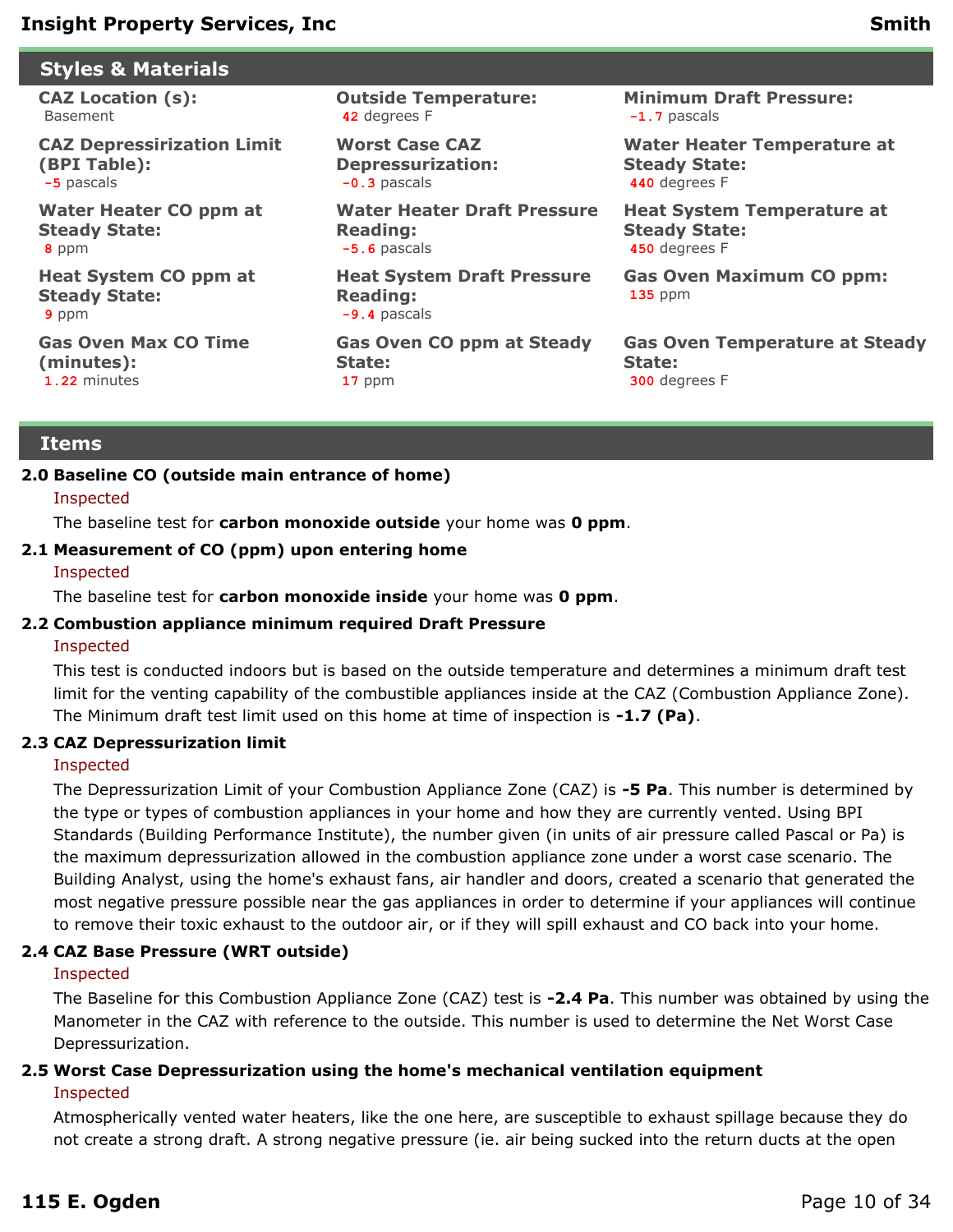filter slot) can draw air down the water heater flue causing it's exhaust to spill into the home. We created a Worst Case Depressurization of **-0.3 Pa** by using the home's exhaust fans & air handler and closing certain doors. This is below the limit of **-5 Pa**. A follow-up Combustion Safety Test should be completed after any air sealing work or changes to the mechanical or ventilation systems.

#### **2.6 Water Heater Spillage Test**

#### Inspected

**Spillage Test Results:** A spillage test was conducted on the water heater. According to BPI Technical Standards, combustible appliances can spill fumes for up to 60 seconds on start up. Your water heater "Passed" the spillage test.

#### **2.7 Water Heater Draft Test**

#### Inspected

**Minimum Draft Pressure Test:** This test is to determine if there is enough "draw" or negative pressure that will remove the toxic fumes of the exhaust in the vent pipe of the water heater to the outdoor air. **The Draft Pressure reading on the water heater during "Worst Case Depressurization" was -5.6 Pa.** This number should be more negative than the Minimum Required Draft Pressure of **-1.7 Pa**.

The Draft test on the water heater passes and draft pressure is venting the exhaust safely to the outdoors as intended.

#### **2.8 Water Heater CO at Steady State**

#### Inspected

**CO Output Test:** The CO output of the water heater at steady state temperature was measured at **8 ppm**. CO less than 25 ppm is ideal. 26-100 ppm recommends a cleaning and adjustment. 100+ ppm requires the unit be thoroughly serviced, cleaned and adjusted by a qualified technician.

#### **2.9 Heat System Spillage Test**

#### Inspected

**Spillage Test Results:** A spillage test was conducted on the gas furnace. According to BPI Technical Standards, combustible appliances can spill fumes for up to 60 seconds on start up. Your heat system "Passed" the spillage test.

#### **2.10 Heat System Draft test**

#### Inspected

This test is to determine if there is enough "draw" or negative pressure in the flue in order to remove the exhaust fumes to the outside. **The Draft pressure reading on the gas furnace during "Worst Case Depressurization" was -9.4 (Pa).** This number should be more negative than the Minimum Draft Pressure we already established as **-1.7 (Pa)**.

The Draft test on this appliance passes and draft pressure is venting the exhaust safely to the outdoors as intended.

#### **2.11 Heat System CO at Steady State**

#### Inspected

**CO Output Test:** The CO output of the gas furnace at steady state temperature was measured at **9 ppm**. CO less than 25 ppm is ideal. 26-100 ppm recommends a cleaning and adjustment. 100+ ppm requires the unit be thoroughly serviced, cleaned and adjusted by a qualified technician.

#### **2.12 Combination Spillage Test**

Inspected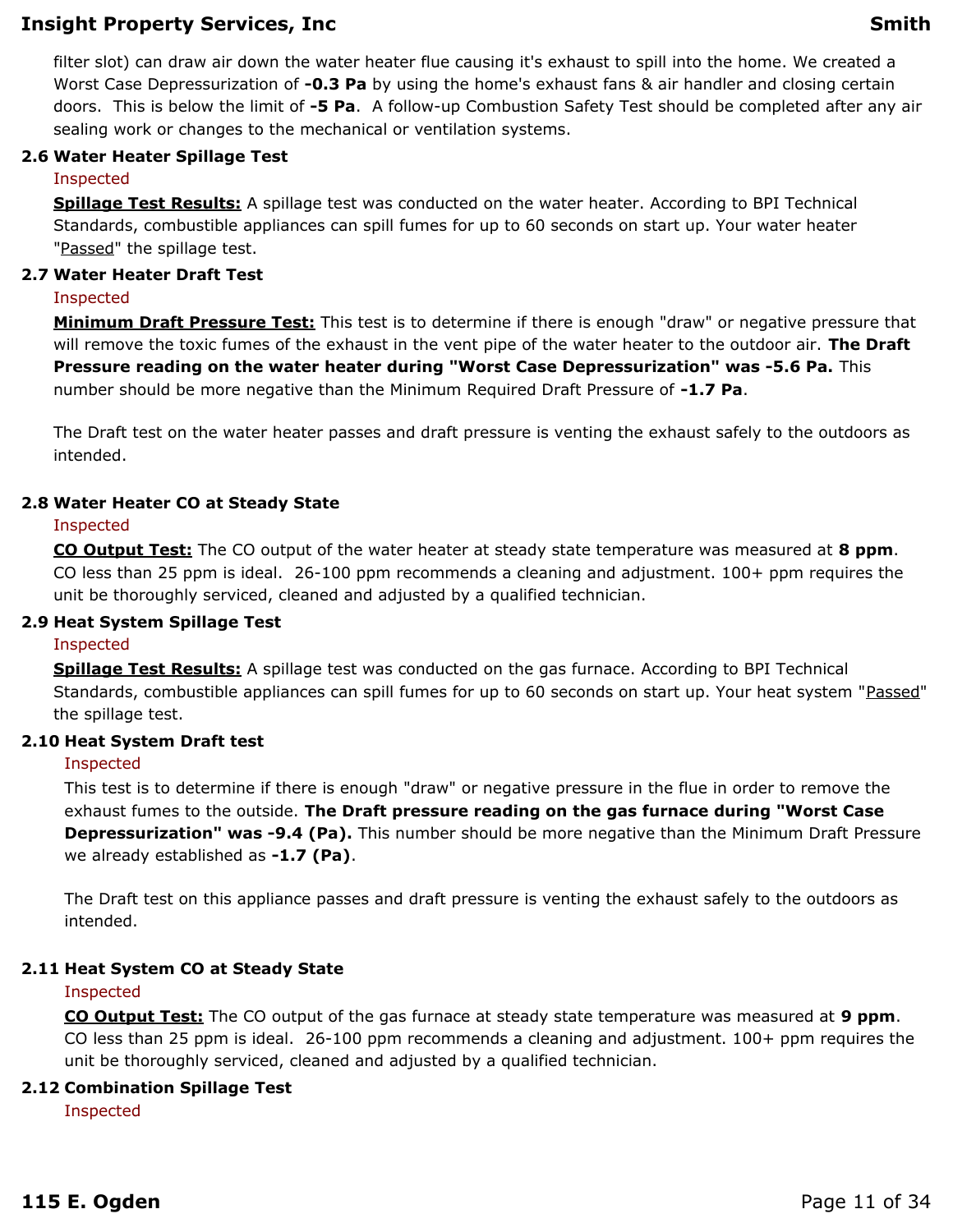**Spillage Test Results:** A spillage test was conducted on the commonly vented combustion appliances. According to BPI Technical Standards, combustible appliances can spill fumes for up to 60 seconds on start up. Your commonly vented appliances "Passed" the spillage test.

#### **2.13 Summary: Did this home pass the BPI Combustion Appliance Safety Test?** Inspected

**Yes, this home's Combustion Appliance Zone CAZ and combustion appliances passed the technical standards above set by BPI Building Performance Institute.**

If this test was a preliminary to conducting a blower door test to determine how leaky or air tight your home is, you are now ready to continue on with a blower door test to determine the best methods in air sealing your home. The blower door test will help determine how tight your home can be while maintaining enough indoor air quality using the **Building Airflow Standard.** If you would like to know more about how you can benefit from air sealing your home please ask.

### **2.14 Gas Oven Max CO (ppm at time interval)**

#### Inspected

Your oven outputs high levels of CO upon startup and reaches a maximum of **135 ppm** about **1.22 minutes** into its warm up cycle. Recommend having the burners cleaned and adjusted by a qualified appliance repair technician and retested for CO output at startup. In the mean time, do not open the oven while it's warming up as this will prolong the period of high CO production as well as increase CO exposure levels.



2.14 Picture 1 Gas Oven Max CO

### **2.15 Gas Oven CO test at Steady State (ppm)**

#### Inspected

The CO measured at Steady State operation of the gas oven is **17 ppm at 300 degrees.** CO less than 25 ppm is ideal. 26-100 ppm recommends a cleaning and adjustment. 100+ ppm requires the unit be thoroughly serviced, cleaned and adjusted by a qualified service technician.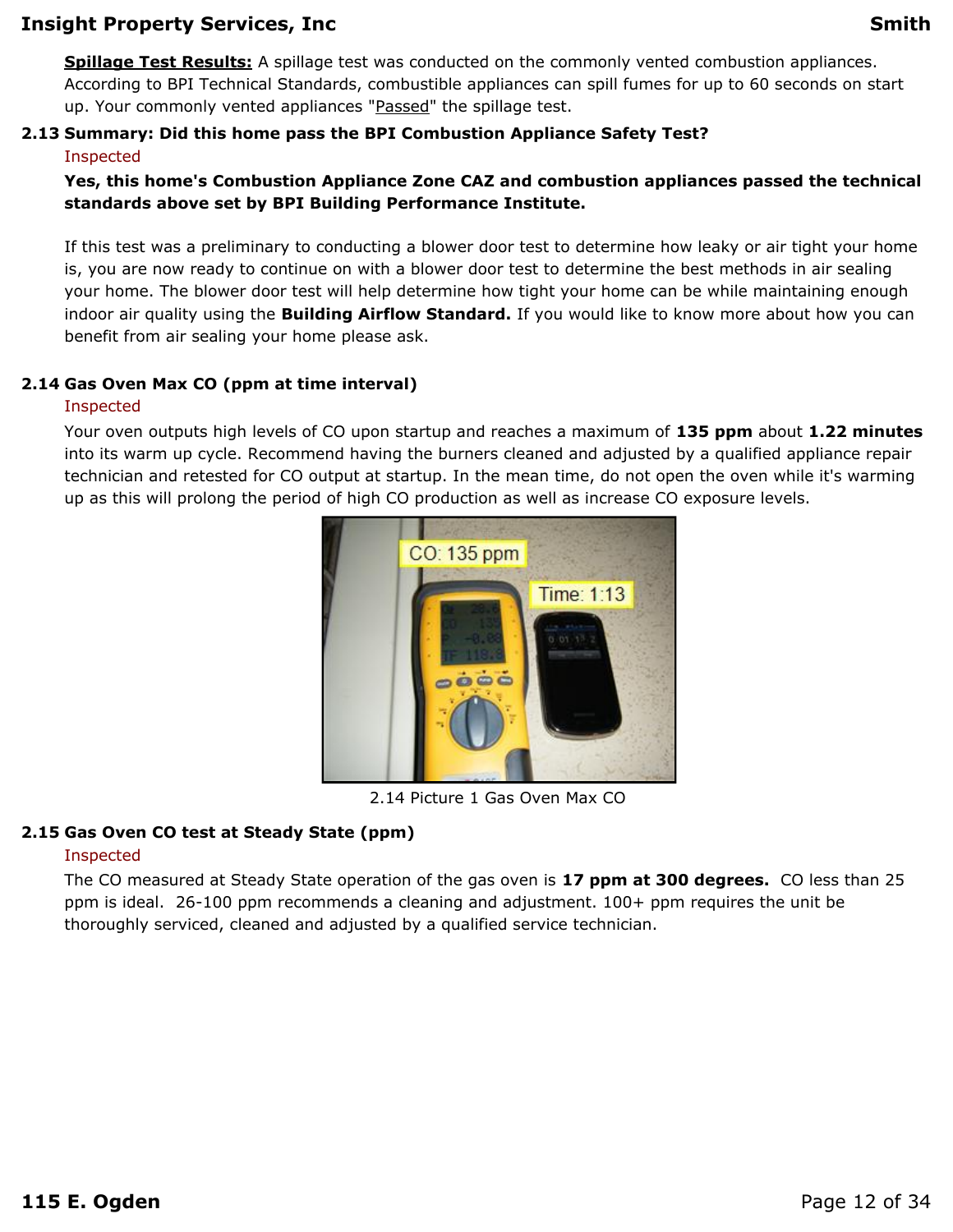

2.15 Picture 1 Gas Oven Steady State CO

### **2.16 Gas Meter/Pipe leaks (outside)**

#### Inspected

There were no gas leaks detected outside the home.



2.16 Picture 1 Gas Meter

### **2.17 Gas Meter/Pipe leaks (inside)**

#### Inspected

There were no gas leaks detected inside the home.

#### **2.18 Smoke Detector**

#### Inspected

The average service life of a smoke detector is 10 yrs. Be sure to replace batteries yearly and replace the units entirely after 10 years. Recommend one smoke detector per floor and one within 15 feet of the bed rooms.

#### **2.19 CO Detector**

#### Inspected

The average service life of a carbon monoxide detector is 2-3 yrs. Be sure to replace batteries yearly and replace the units entirely after 3 years. Recommend one CO detector near each CO source (water heater/ furnace, kitchen) and one within 15 feet of the bed rooms.

# <span id="page-12-0"></span>**3. Heating / Cooling Performance**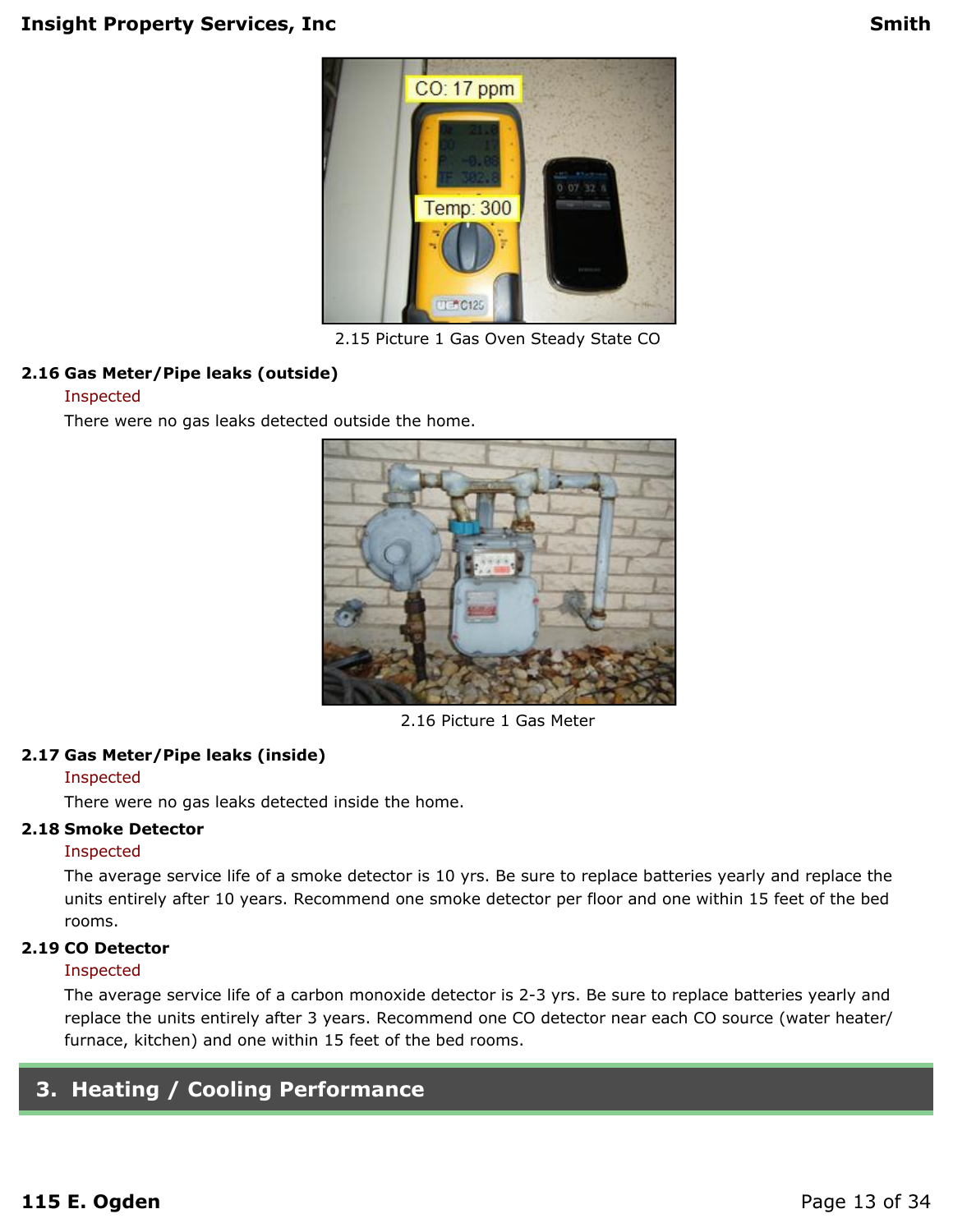# **Styles & Materials**

**Number of Heat Systems (excluding wood):** One **Heating System Brand (Model & Age):**

BRYANT Model #; Age(MFR Date) : 394GAW048125; 1985

**Heating System AGA Venting category:**

1 (- pressure, non-condensing, standard venting, 70% or less efficient)

**Ductwork:** Non-insulated

**Water Heater Manufacturer (Model # & Age):** WHIRLPOOL Model #; Age(MFR Date) : bfg2h4040t3nov; 2006

**Cooling Equipment Type:** Split system - forced air

**Number of Operable Fireplaces:** One

**Heating System Type(s):** Forced Air

**Heating System Efficiency (AFUE):** unknown

**Filter Type:** Disposable

**Water Heater Location:** Basement

**Water Heater Capacity:** 40 Gallon (1-2 people)

**Cooling Equipment Energy Source:** Electricity

**Types of Fireplaces:** Solid Fuel/ Wood Open Combustion

**Heating System Energy Source(s):** Natural gas

**Heating System Capacity (Btu):** 130,000

**Filter Size:** 16x25

**Water Heater Power Source:** Gas (quick recovery)

**Water Heater AGA Venting category:** 1 (- pressure, non-condensing, standard venting, 56% or less efficient)

**Central Air Manufacturer: CHRYSTLER** Model # : AirTemp; 1264-00K; mf 1980?

**Items**

#### **3.0 Heating Performance**

#### Repair or Replace

The furnace is at least 25 years old and is less than 80% efficient. Considering the relative tightness of the home, upgrading the furnace is the next best opportunity for decreasing the home's gas bill. It is recommended this unit be upgraded to a sealed combustion, 96% efficient or greater unit with an integrated HRV for continuous, balanced fresh air ventilation.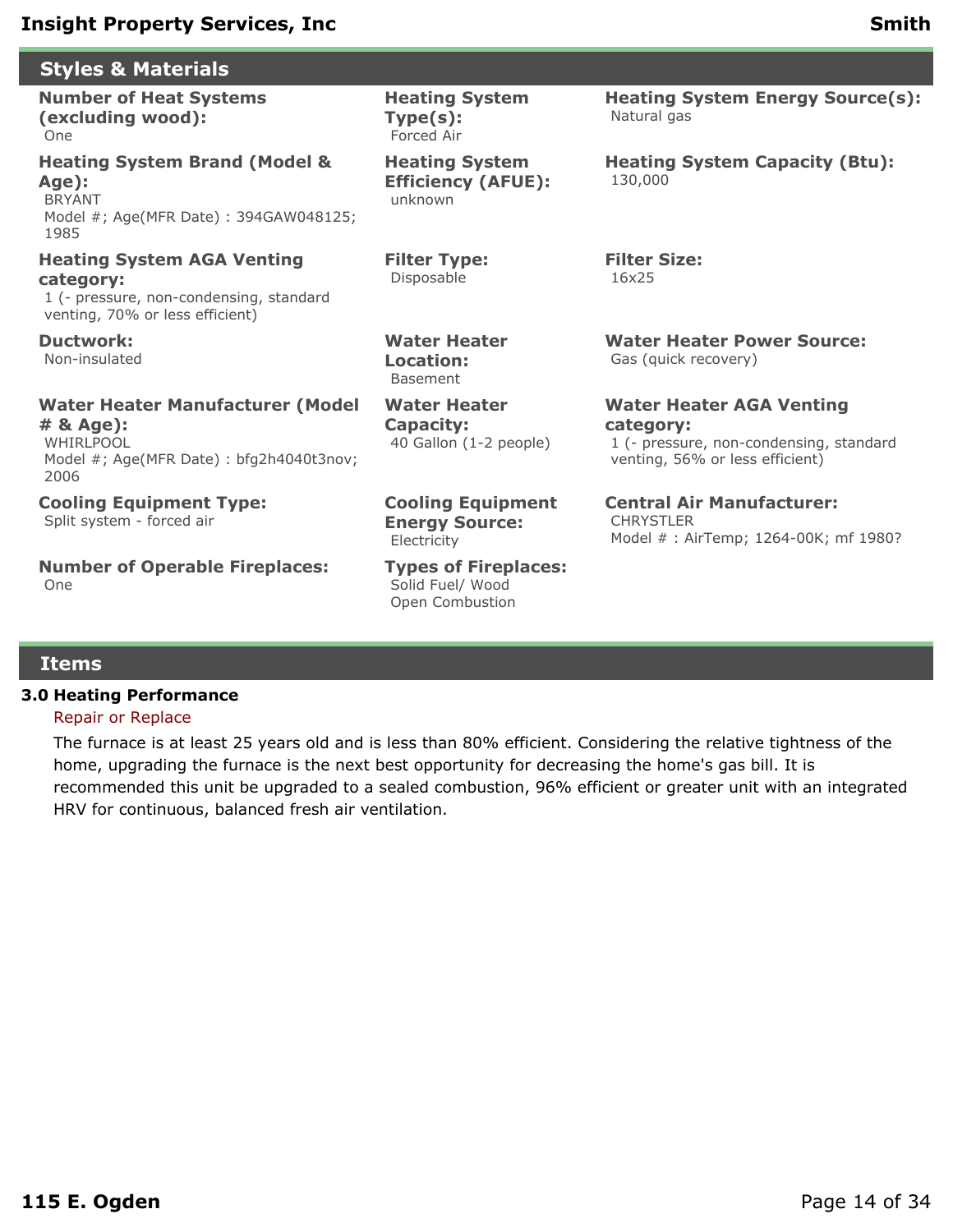

3.0 Picture 1 Furnace

#### **3.1 Cooling Performance**

#### Repair or Replace

The air conditioner is at least 20 years old, of an estimated life span of 20 yrs. The unit would benefit from regular cleaning and service. Consider upgrading the air conditioner along with the furnace to see reduced utility bills.



3.1 Picture 1 AirTemp

### **3.2 Water Heater Performance**

### Inspected

The existing water heater is about 5 years old and should have a typical life span of 12-15 years. Recommend the unit eventually be upgraded to a power vented or sealed combustion unit. These are more energy efficient and they eliminate combustion safety risks due to exhaust spillage.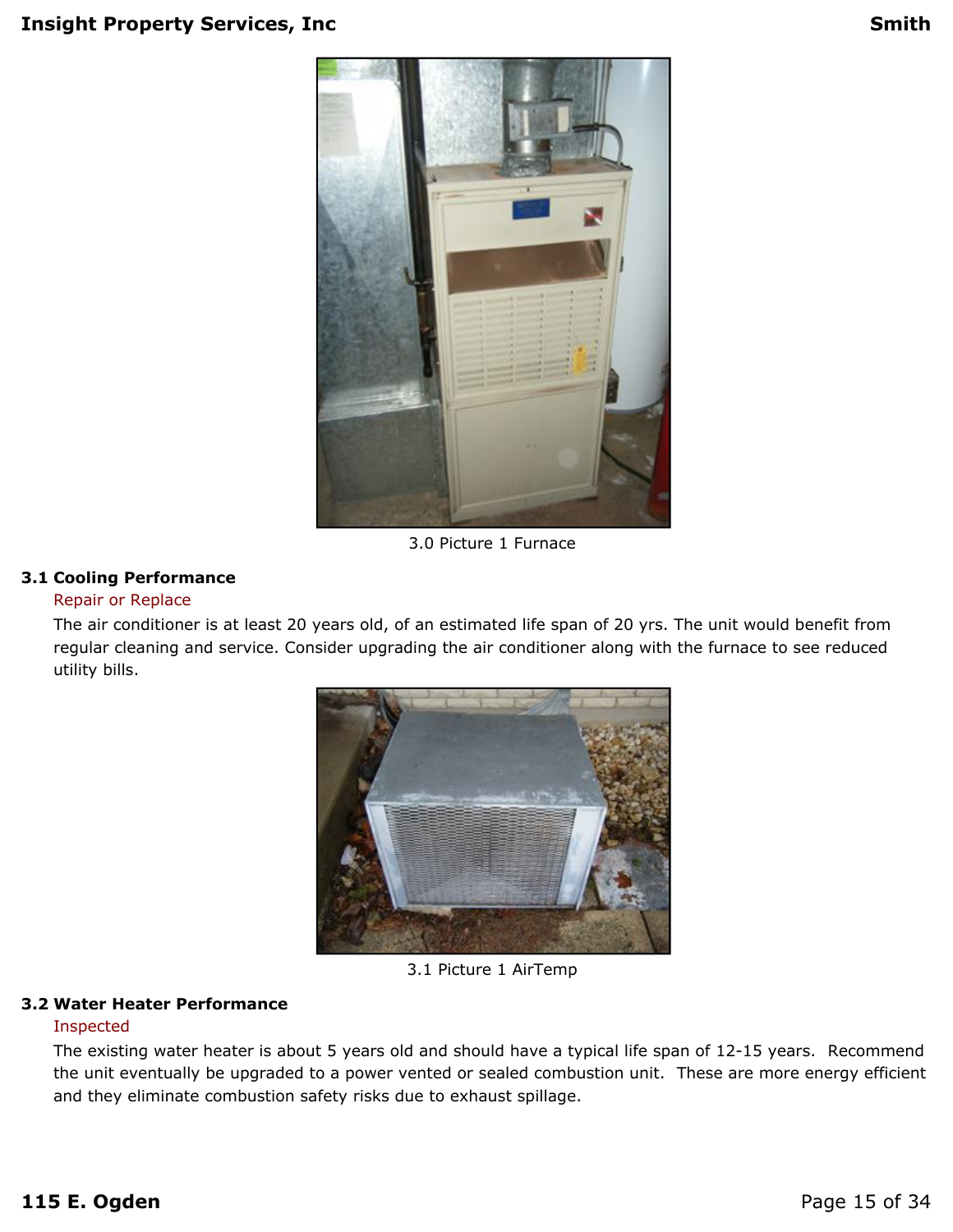

3.2 Picture 1 Water Heater

# <span id="page-15-0"></span>**4. Building Enclosure Performance/Ventilation**

### **Styles & Materials**

**Condtioned Space Volume (ft3): 25,348** Cubic Feet

**Conditioned Space Floor Area (ft2): 2,987** Square Feet

#### **Blower Door Diagnostics:** Measurement at CFM50= **2,205**

Air Changes per hour ACH50= **5.22** LBL "N"-Factor= **18.5** Natural Air Changes per hour= **0.28** CFMn Hours per Air Change = **3.54** hours

**Attic Ventilation:**

Soffit Vents Ridge vents

#### **MVR Minimum Ventilation Requirement ASHRAE 62- 1989:**

Ventilation for the people: = **45** CFM Ventilation by Volume of Building **148** MVR Ventilation for this home is **148** CFM natural

MVR Ventilation (High Range) **2,735** CFM50 MVR Ventilation (Low Range) **1,915** CFM50 Potential Air Sealing for this home **-530** CFM50

#### **Range Hood Exhaust:**

Filter/Recirculate

#### **MVR Minimum Ventilation Requirement ASHRAE 62.2- 2007:**

Number of bedrooms (plus 1)= **3** Square Feet Conditioned Area= **2,987** Option 1: CFM Fan Flow using MVG **30** CFM Option 2 MVG using the Table 4.1 BPI Standards **60** CFM

### **Total Mechanical Exhaust Capacity CFM:**

Mechanical Exhaust Capacity = **46** cfm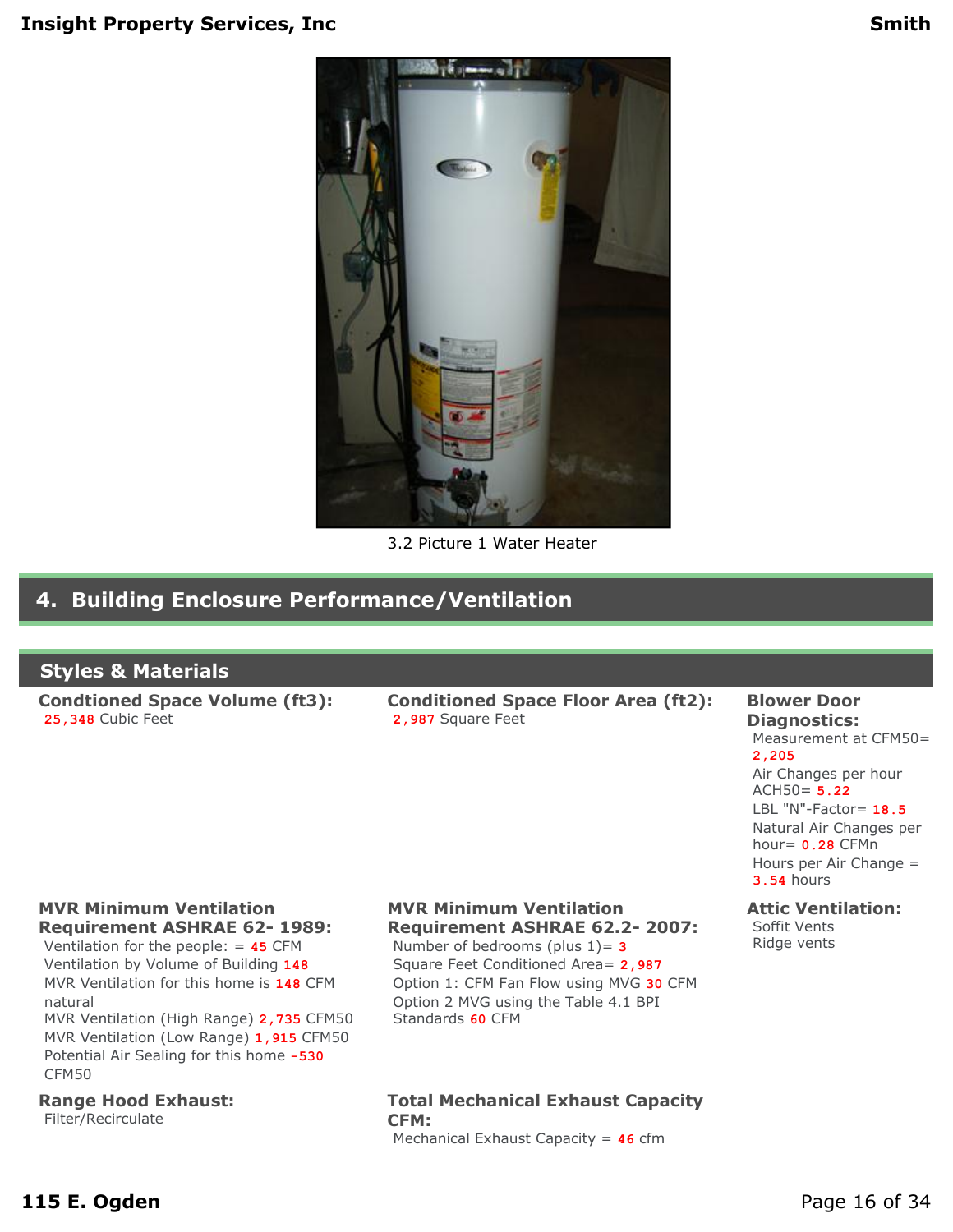# **Items**

# **4.0 Rough outline of Air/Thermal boundary**

# **Surveyed**

The "Thermal Boundary" of your home is what separates the conditioned air inside from the outside air, attic or crawlspace. Typically the thermal boundary is made up of an air control layer (like gypsum board) and a thermal control layer (insulation). A thermal boundary has 6 sides (top, bottom, front, back and two sides). Anywhere along the thermal boundary that is not aligned properly (meaning air control layer or thermal control layer, missing or not in tact) energy loss can occur. Energy loss (money) can be heating or cooling and can be significant as breaks in the thermal boundary can allow air leaks through house pressures and heat flow through conduction. It is important to preserve the thermal boundary and air seal and insulate when remodeling.



4.0 Picture 1 Thermal Boundary

#### **4.1 Home Air Leakage measurement (CFM@50)**

#### Surveyed

The blower door measured **2,205 CFM50** of air being pulled in through air leaks in your home's Building Envelope. This air is coming in through gaps, cracks, cavities in and around the components that make up the home's Building Envelope (which is typical of all homes that have not been air sealed). A conversion calculation was done to estimate your home's "Natural" Air Changes per Hour of **0.28 ACHn**. The entire volume of air in you home is exchanged approximately once every **3.54 hour(s)**. The goal is 1 air change every 3 hours or .35 ACHn.

### **4.2 Minimum Ventilation Requirement (MVR) - Safety Concerns**

Action Recommended

**MVR for this building = 148 cfm of continuous air flow**

**The Minimum Ventilation Requirement (MVR)** is a number of cubic feet per minute (cfm) of air the building needs to be safe and habitable for the occupants. It is derived from a formula based on several factors such as the volume of the home; number of occupants, geographic area, exposure to wind etc. and the larger cfm number is used as the MVR. A home can be sealed as tight as possible as long as you have continuous mechanical ventilation of at least the minimum CFM as described above.

The home has 46 cfm of exhaust capacity with the existing bath fan. However, running that fan is not the recommended method for achieving whole house ventilation.

### **4.3 Air Sealing and Mechanical Ventilation**

Surveyed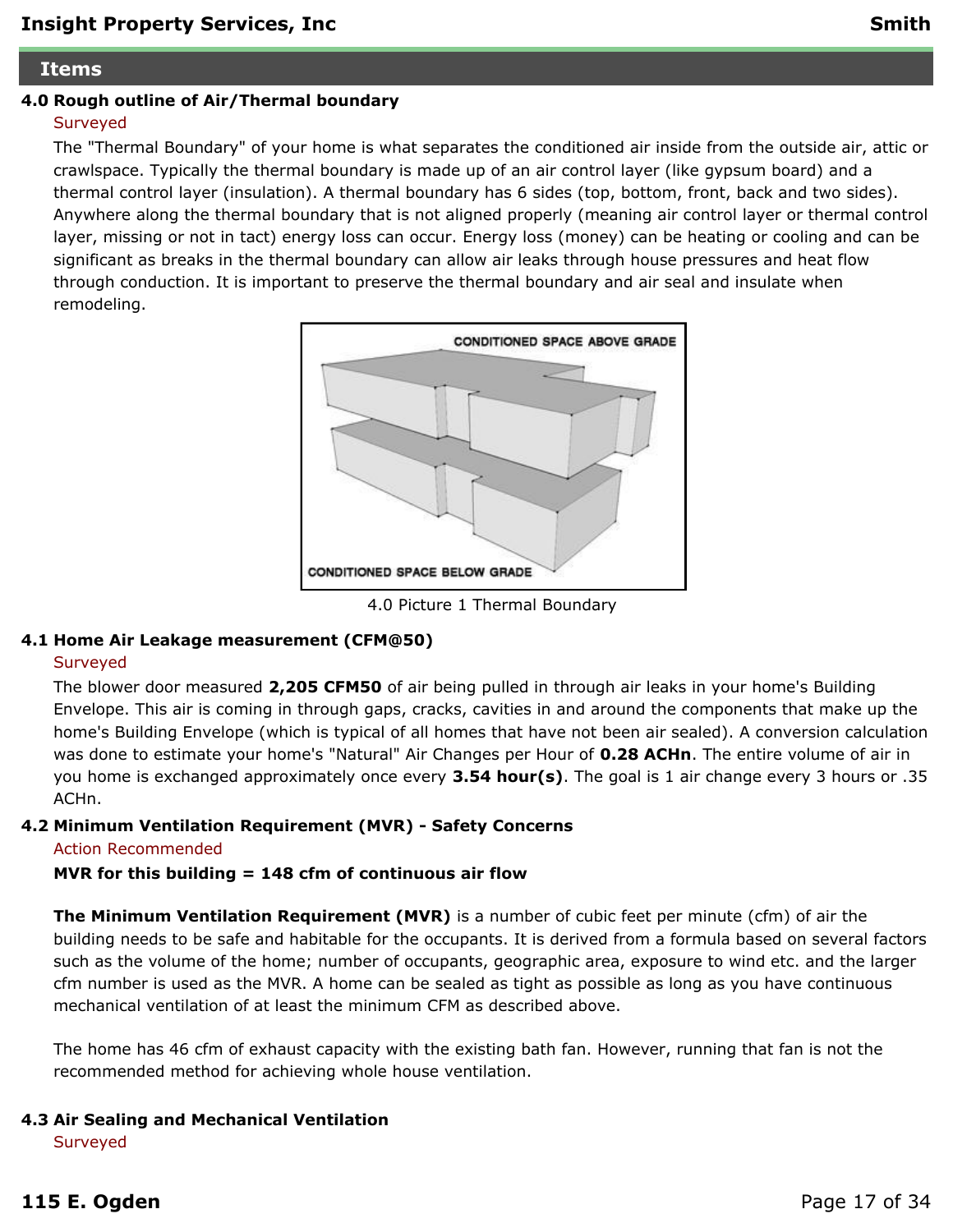(1) Air sealing your home can usually provide the biggest savings on your power bill and the quickest return when spending energy dollars. Air sealing has many benefits. It results not only in immediate savings seen on your power bill, it also can increase comfort throughout your home removing hot and cold sports and maintaining even temperatures. Often, when its time to replace the heating or cooling system, a much smaller unit can do the job since there aren't as many air leaks, which saves on replacement cost and heating or cooling bills.

(2) The home has a natural air exchange rate of 0.28 Air Changes per Hour (3.54 hours per air change). By air sealing the home further, the air changes per hour will decrease. At 1 air change every 4 hours, a home needs balanced mechanical ventilation in order to provide adequate fresh air exchange. This would come in the form of a heat recovery ventilator (HRV). This unit exhausts stale air and intakes fresh air at a 1:1 ratio while recovering 70%+ of the heat from the exhausted air. Failing to install a fresh air ventilation unit on a home this tight would result in decreased indoor air quality and potential health issues.

# **4.4 Individual room air leaks (pressure difference) during blower door test**

#### Yes

(1) With the home depressurized to -50 Pa, rooms were closed and the pressure difference measured tells how much pressure relief is resulting from leaks to the outside. 0 is no leaks. 50 is "open door" leaky.





4.4 Picture 2 Blower Door Room Pressures

4.4 Picture 1 Blower Door Test

(2) While all rooms showed some evidence of air leakage during the blower door test, the kitchen and basement showed the greatest air leakage. The basement has the most surface area exposed to the outside and the kitchen has multiple penetrations due to the soffits and connections to both the basement and garage. Comprehensive air sealing efforts will result in a significant increase in comfort.

### **4.5 Room Pressure test with Air handler**

### Yes

Using the air handler fan each room was tested by placing a manometer tube in the room with reference to the hall or main part of home and closing the door. Positive pressure readings of more than 3 pascals in a room indicates the need for more return air or a more balanced system between return and supply. There were no signs of duct imbalance during the room pressure test.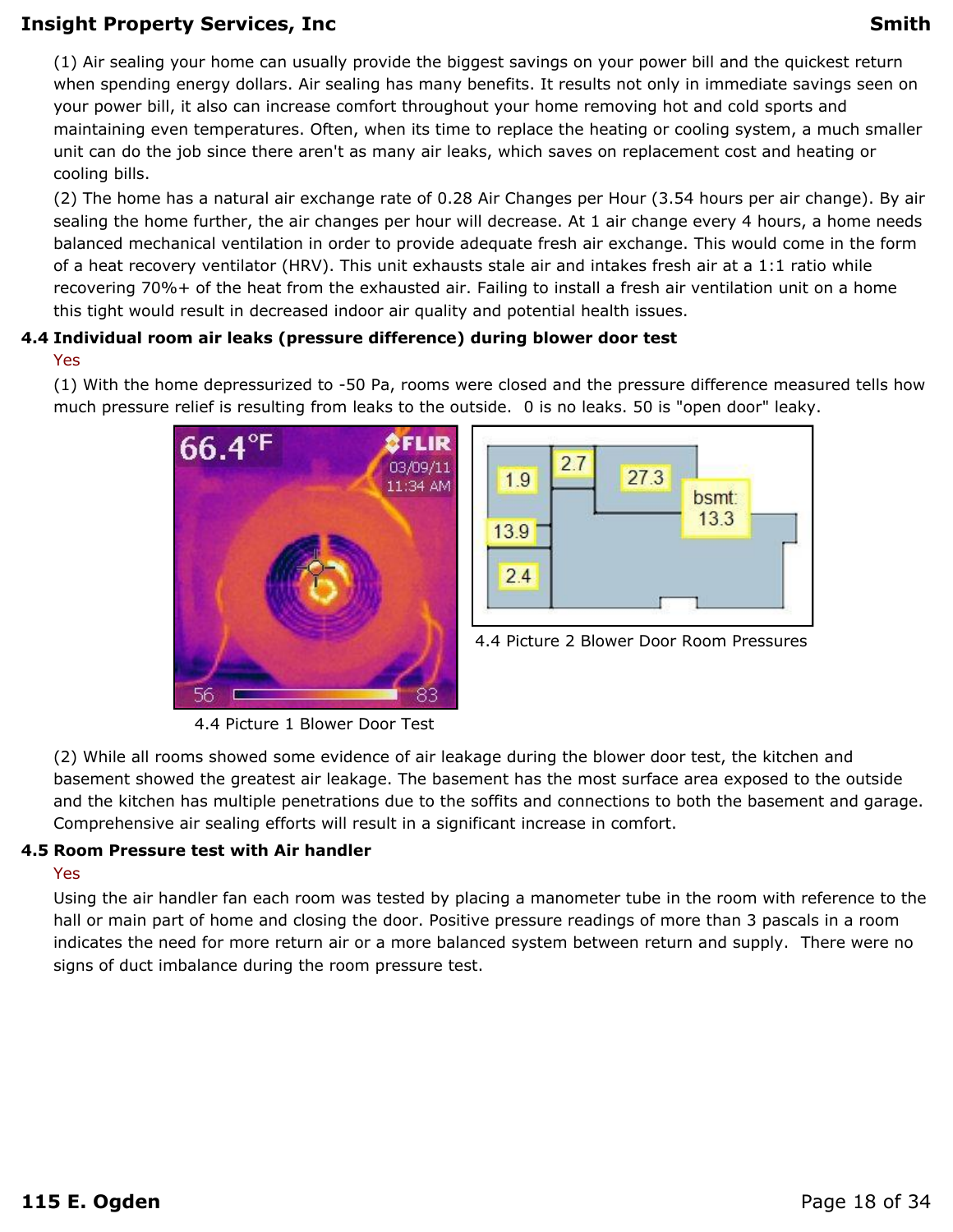

4.5 Picture 1 Air Handler Pressure Test

### **4.6 Exhaust Fans (bathroom, dryer, etc.) and venting**

#### Action Recommended

(1) There is no exhaust fan in the bathroom. It is recommended that every bathroom have a high-quality, quiet (<1.5 sones), 80+cfm exhaust fan installed. These fans should be exhausted to the outdoors by way of insulated ducting through a roof mounted, dampered vent.



<sup>4.6</sup> Picture 1

(2) The existing bath fan appears to take several minutes to reach its full capacity, which is still lower than the normally recommended 80 cfm rated capacity. Recommend upgrading the existing bath fan in conjunction with the addition of the second bathroom vent fan. These fans should be exhausted to the outdoors by way of insulated ducting through a roof mounted, dampered vent.



4.6 Picture 2 Vents Into Attic

**4.7 Exhaust hood for gas cooktops/stove and vented to the outside** Action Recommended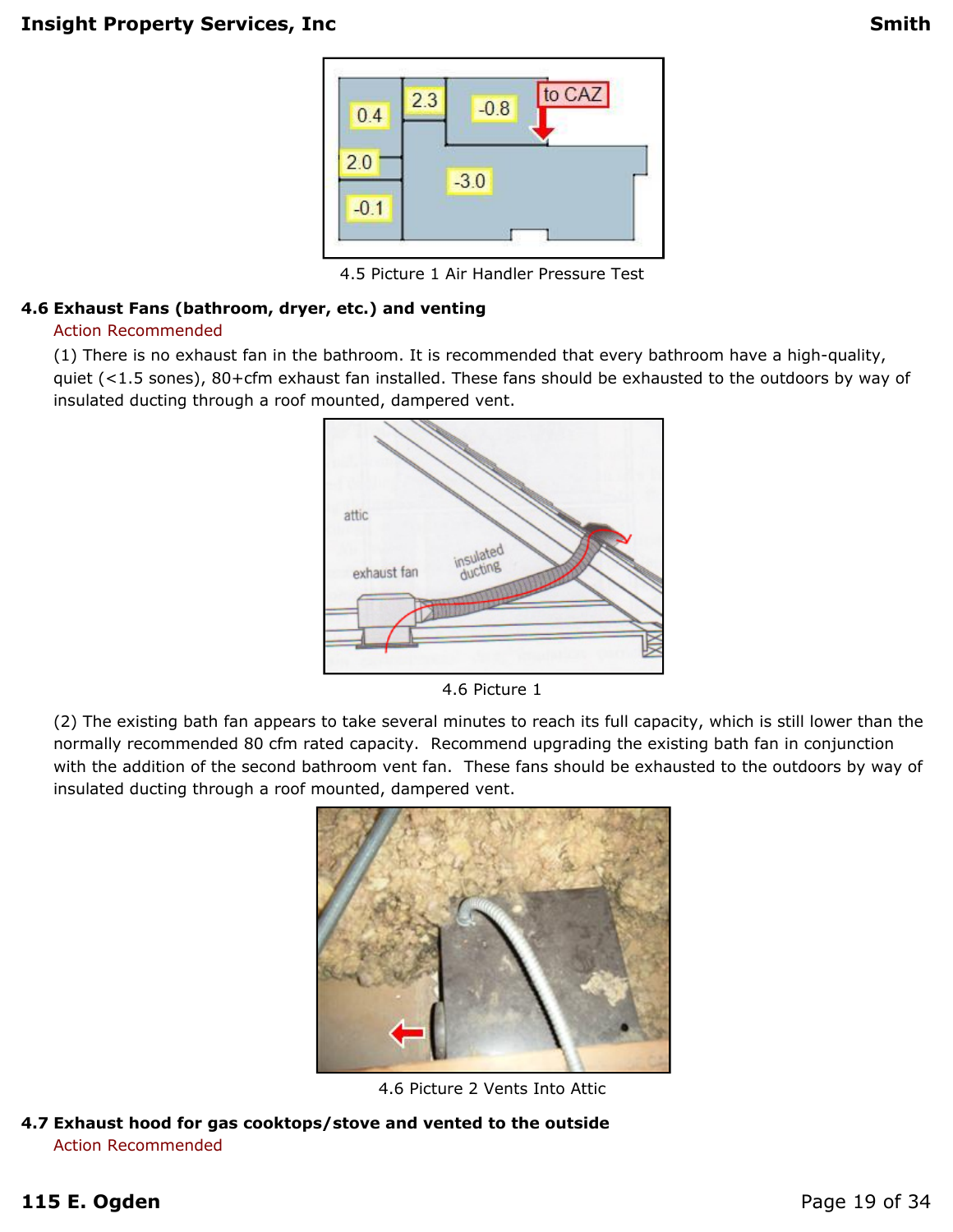It is recommended that the exhaust hood be vented to the exterior in order to control exhaust gases and moisture generated by cooking. Until then, recommend a window be opened for ventilation when the oven is used.

#### **4.8 Modify Attic Ventilation**

#### Action Recommended

(1) The attic currently does not contain wind baffles. It is recommended to install vent chutes with wind baffles between each rafter and seal the perimeter top plates with 2-part foam. This will halt wind washing through insulation and ensure a clear ventilation space, should additional insulation be installed.



4.8 Picture 1 Wind Baffles

(2) Ventilation of the home attic is important for two reasons. During the summer, excess heat that builds up in the attic during the day results in high energy costs for cooling. Also, moisture produced within the home may move into the attic if ceiling vapor barriers are not used. If this moisture is not exhausted from the attic, it can condense and cause insulation and construction materials to deteriorate. Thus, temperature and moisture control are the major reasons for providing attic ventilation.



4.8 Picture 2 Attic Soffit Ventilation

(3) The attic could benefit from having additional soffit vents cut into the eave overhangs to allow additional ventilation capacity. This is especially true when increasing the tightness of the conditioned space of the home, when the attic no longer relies on ventilation from the rest of the house. Minimum required ventilation is to have 1 square foot of ventilation for every 300 square feet of attic floor area. Minimum recommended ventilation is to have 1 square foot of ventilation for every 150 square feet of attic floor area is often recommended. For this attic, that means about 8 to 16 square feet of soffit ventilation.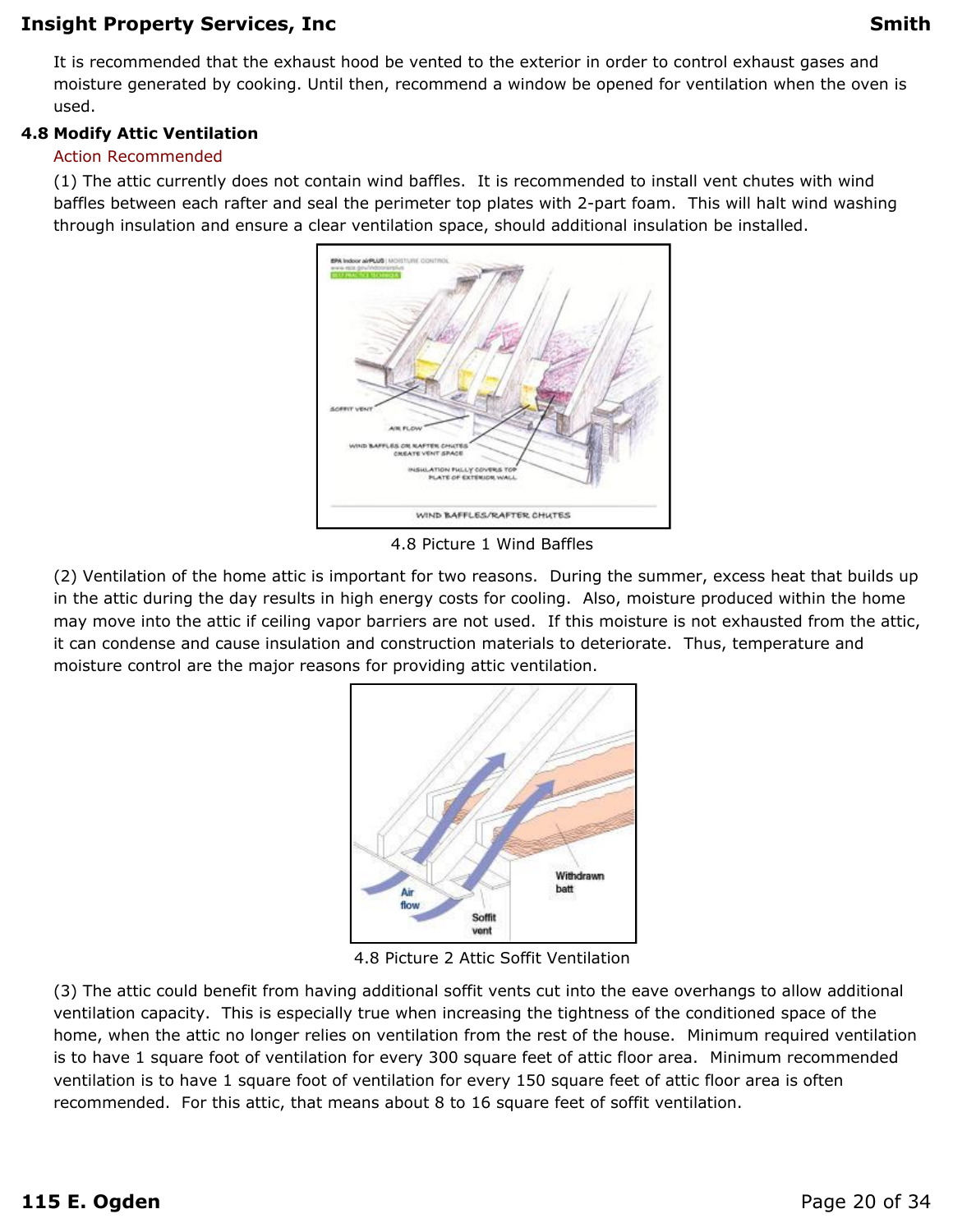

4.8 Picture 3 Existing Soffit Vents



4.8 Picture 4 Add Additional Vents

### **4.9 Other Safety Items**

#### Action Recommended

(1) The radon ventilation system did not vent above the roofline, which prevents radon gasses from possibly being reintroduced into the home through windows, doors, or other openings. Also, it is not standard practice for the radon ventilation to use the sump pit from which to draw soil gasses. This scope of this inspection did not include radon remediation, so it recommended to contact a radon remediation specialist for further consultation.



4.9 Picture 1 Radon Exhaust Near Window

(2) The floor drain in the basement is connected to the waste water system without being sealed off with a check valve or P-trap. Not having a check valve allows the intrusion of drain line gasses or even waste water in case of the system getting backed up.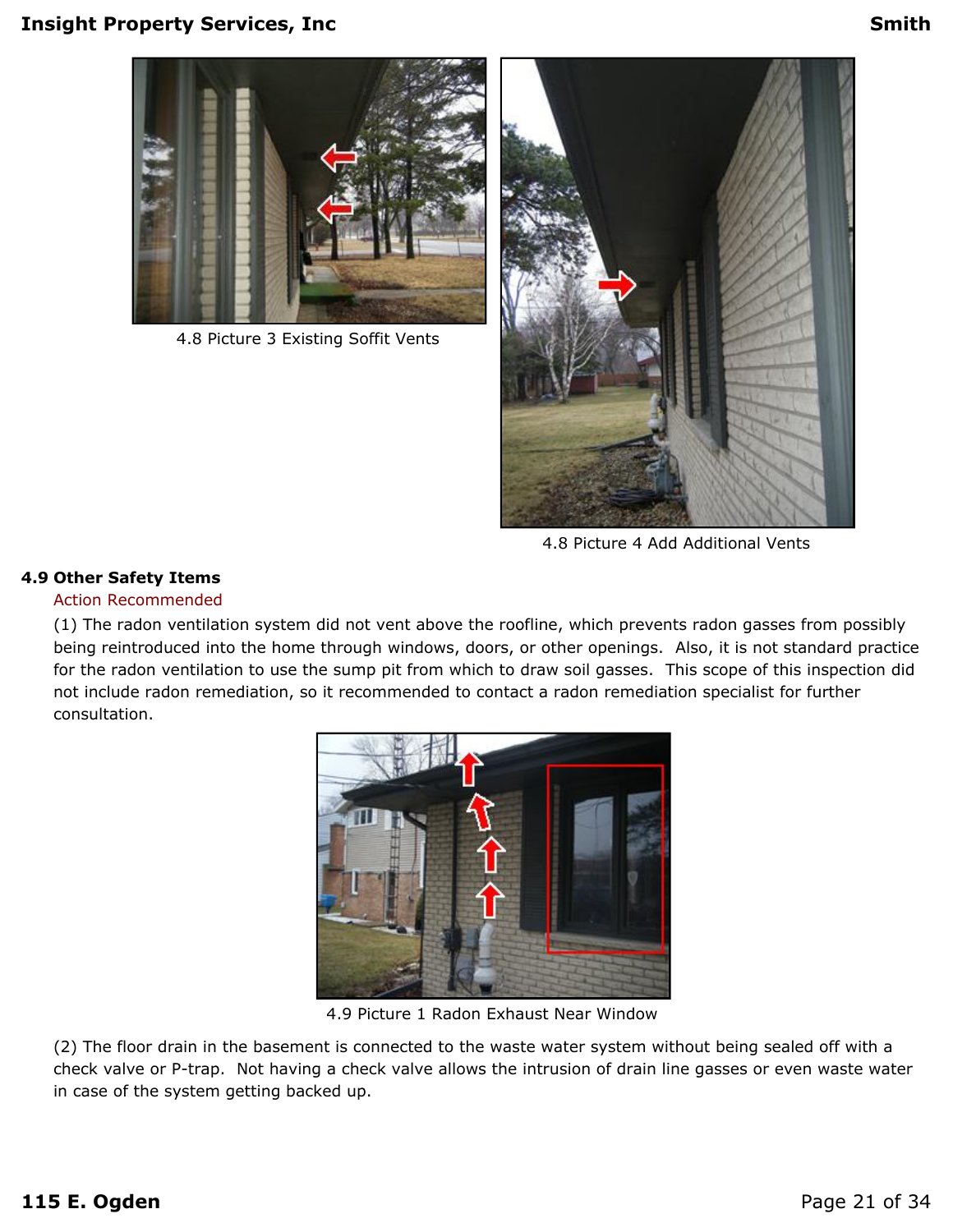Recommend installing a secure, semi-permanent seal at the floor drain (plug or other seal). This will prevent water backing up into the basement through the floor drain. The next lowest point of entry in case of the waste water getting backed up would be the basement utility sink drain, which is a better location to monitor for water intrusion.



4.9 Picture 2

# <span id="page-21-0"></span>**5. Exterior Moisture Management**

### **Styles & Materials**

**Viewed roof covering from:** Ground

**Chimney (exterior):** Brick

**Foundation:** Poured concrete

**Items**

#### **5.0 Roof Covering and Penetrations**

#### Inspected

There is some evidence of damage to the bricks at the top of the chimney. This should be repaired by a qualified masonry contractor to prevent further deterioration.

**Roof Covering:** Architectural

**Siding Style:** Brick

**Roof Covering Color:** Medium

**Siding Material:** Full brick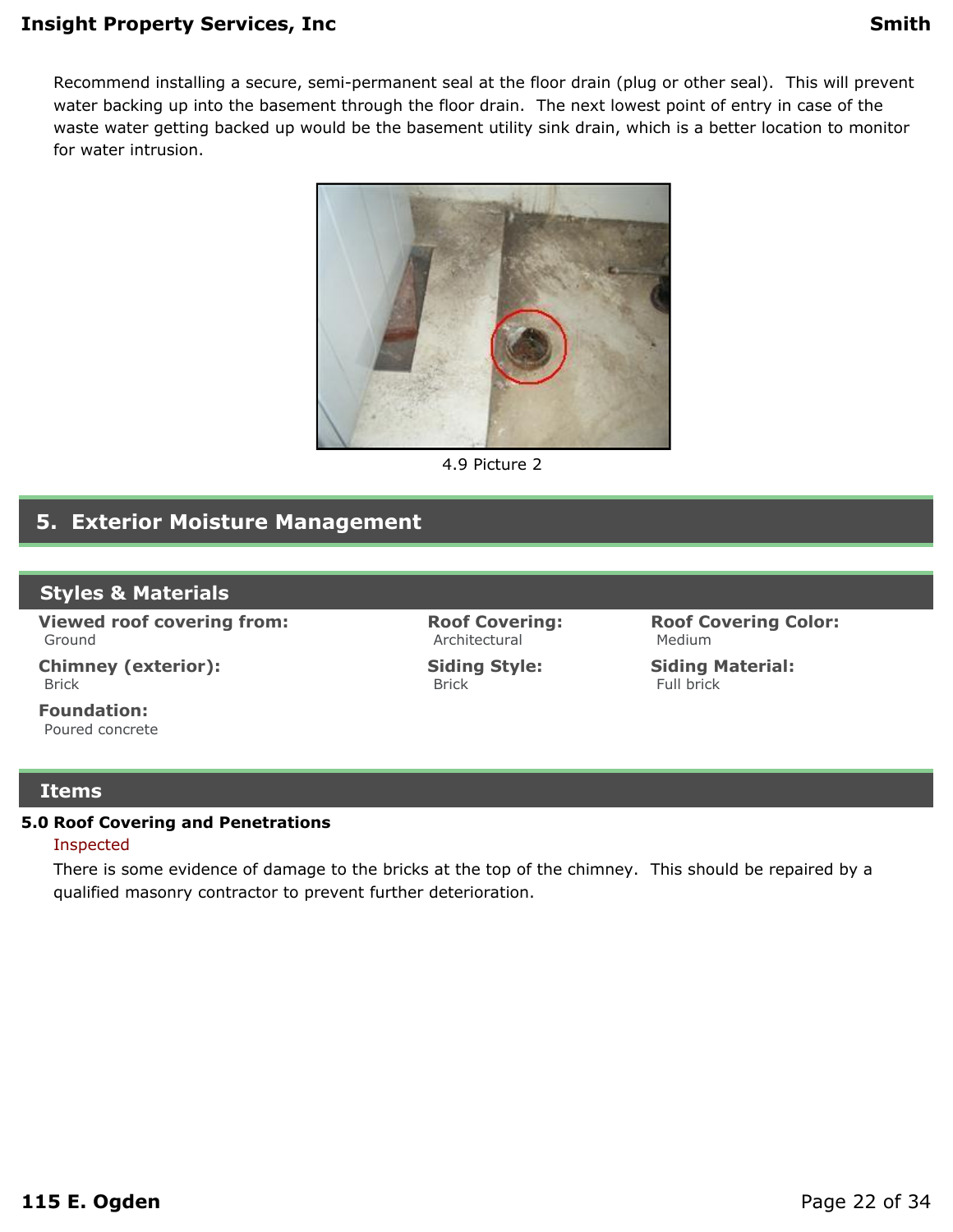

5.0 Picture 1 Chimney Damage

### **5.1 Flashings, Gutters and Drainage**

#### Inspected

(1) The gutters are in fair condition and seem to be managing rain water effectively. Gutters should be periodically cleaned. There is no obvious evidence of water overtopping the gutters, but the north face of the building may already be near or at capacity. Recommend monitoring during rain events to determine whether additional downspouts are needed (wherever rain is spilling over gutters).

(2) Valley roof sections not only carry a large amount of water, but that water is funneled down to a point. As shown in the diagram, the eave of the valley concentrates all the water from an entire corner of roof section to a single point. That point where roof sections are joined becomes a critically important area of water management. Having the chimney at the bottom of the roof valley makes the area even more critical as it must properly divert a large amount of water around it. This section of roof should be periodically monitored with regard to the integrity of the chimney flashing and also be kept clear of debris.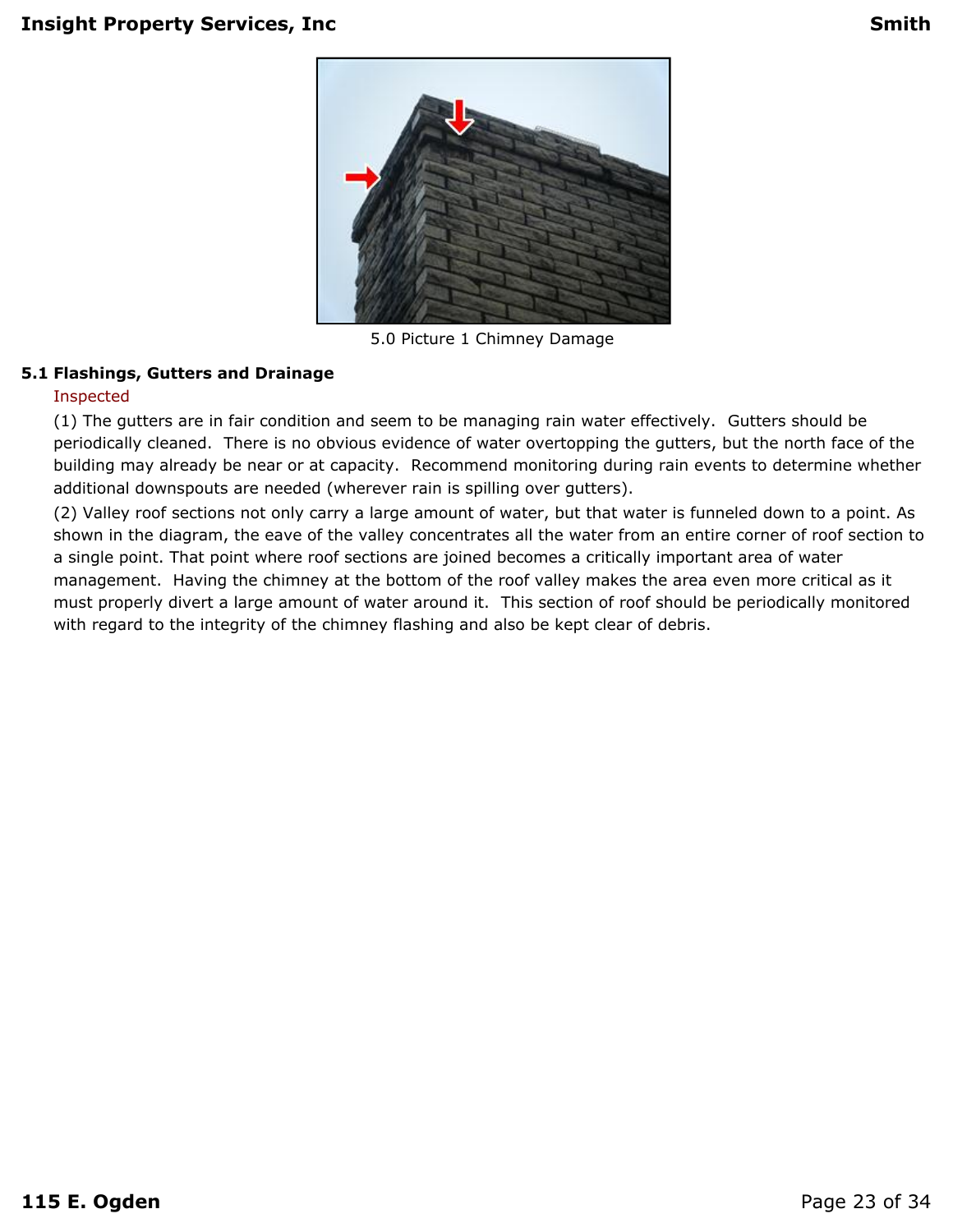

5.1 Picture 1 Valley Roof Water Concentration



5.1 Picture 2 High Water Concentration at Chimney



5.1 Picture 3 Critical Water Management 5.1 Picture 4 Possible Overspill



#### **5.2 Grading not directing water away from structure** Inspected

(1) Exterior grading (dirt or mulch) should be below the level of the concrete foundation walls and not be in contact with any brick. Brick is quite porous and allows water to enter the wall structure easily.



5.2 Picture 1 Brick at Ground

(2) There is a not a significant amount of slope in the front, rear or sides to drain water away from the home. The slope should allow water to flow away from the home's foundation to prevent any flooding, or damage to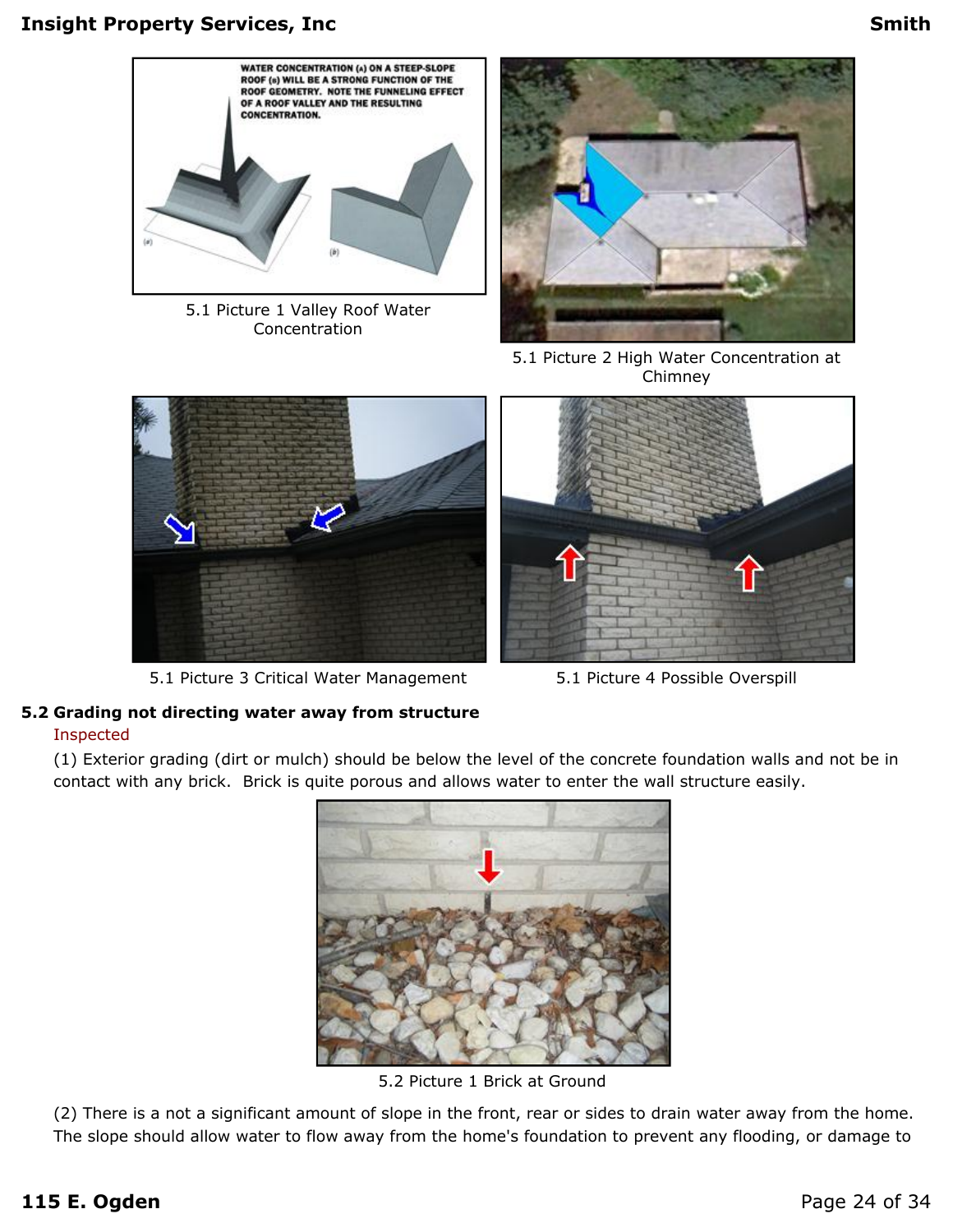the home. Because the existing grading is relatively flat, the ground around the foundation should be monitored for signs of drainage concerns, especially during heavy rain.





5.2 Picture 3 Minor Slope

5.2 Picture 2 Grading Away



5.2 Picture 4 Driveway Grading

#### **5.3 Porch Stoop/Flooring or Steps allowing water to enter the building** Inspected

The wood floor on the porch deck at the rear of home shows signs of moisture damage. Water can cause further deterioration if not repaired and sealed properly. This is a cosmetic issue for your information.



5.3 Picture 1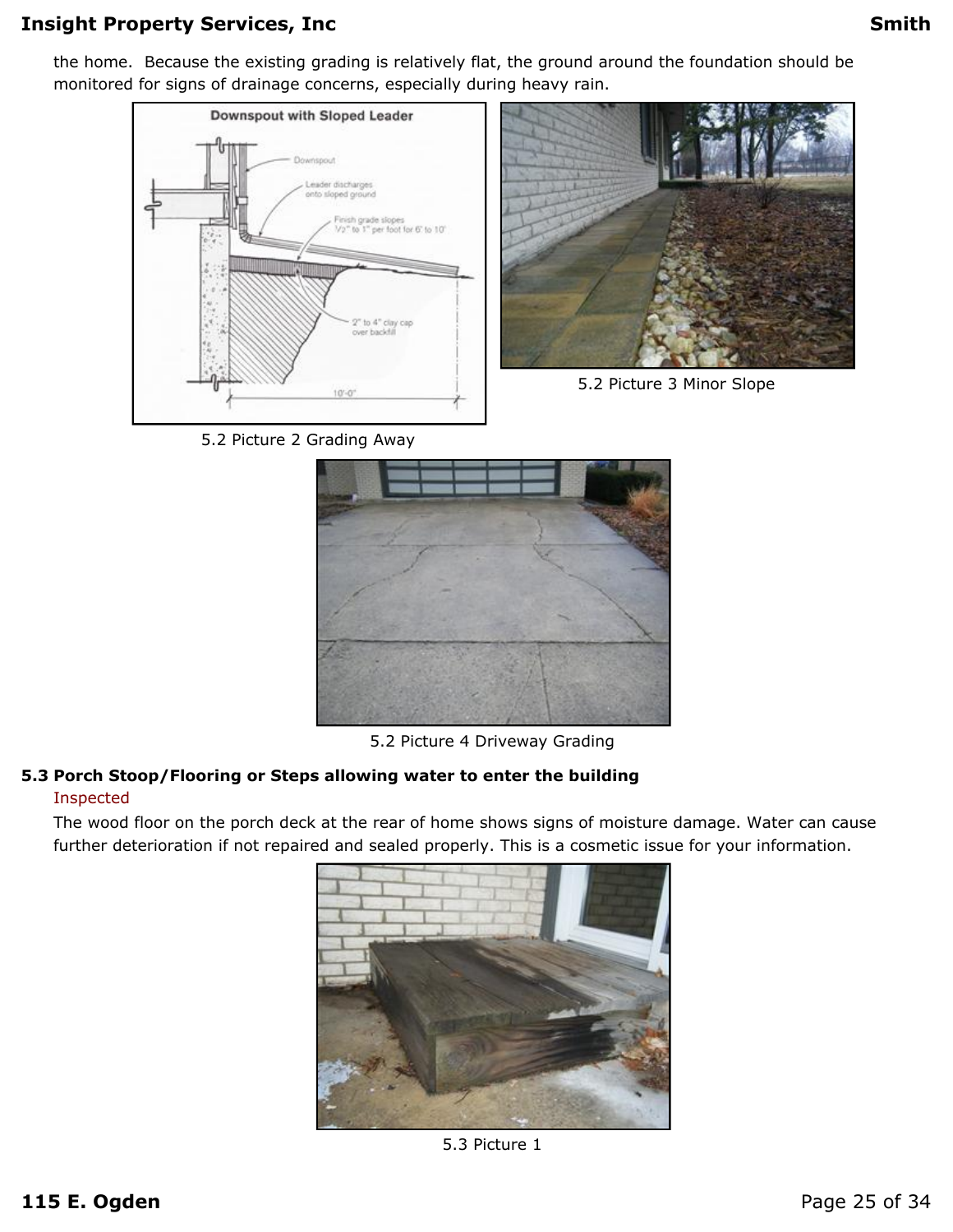# <span id="page-25-0"></span>**6. Air Control Layers**

# **Styles & Materials**

**Ceiling Materials:** Drywall

**Wall Material:** Drywall

**Floor Material:** Concrete Slab (Lower Level)

### **Items**

#### **6.0 Recessed lights (regarding safely insulating, air sealing or replacing with IC Rated)** Inspected

All recessed lights in the attic need to have air-tight, foam box, with 4" of internal clearance installed over each unit and sealed to the drywall and surrounding framing. Since all of the existing can lights are in soffit spaces rather than in the attic space, the goal would be to create an air barrier at the top of the soffit (at the ceiling level). This recommended practice for air sealing attic can lights does not apply today, but is something to be aware of for future reference.



6.0 Picture 1 Can Light in Attic



6.0 Picture 2 Recessed Light

#### **6.1 Air seal the attic top plates, electrical and plumbing penetrations**

#### Repair or Replace

As the framing in a home dries over the years, the top plates of both interior and exterior walls allow large amounts of air to leak from the wall cavity and up into the attic. Recommend that these areas be sealed with a 2-part foam spray.

Penetrations in the form of plumbing penetrations, electrical conduit, boxes and fixtures should be exposed and sealed before additional insulating.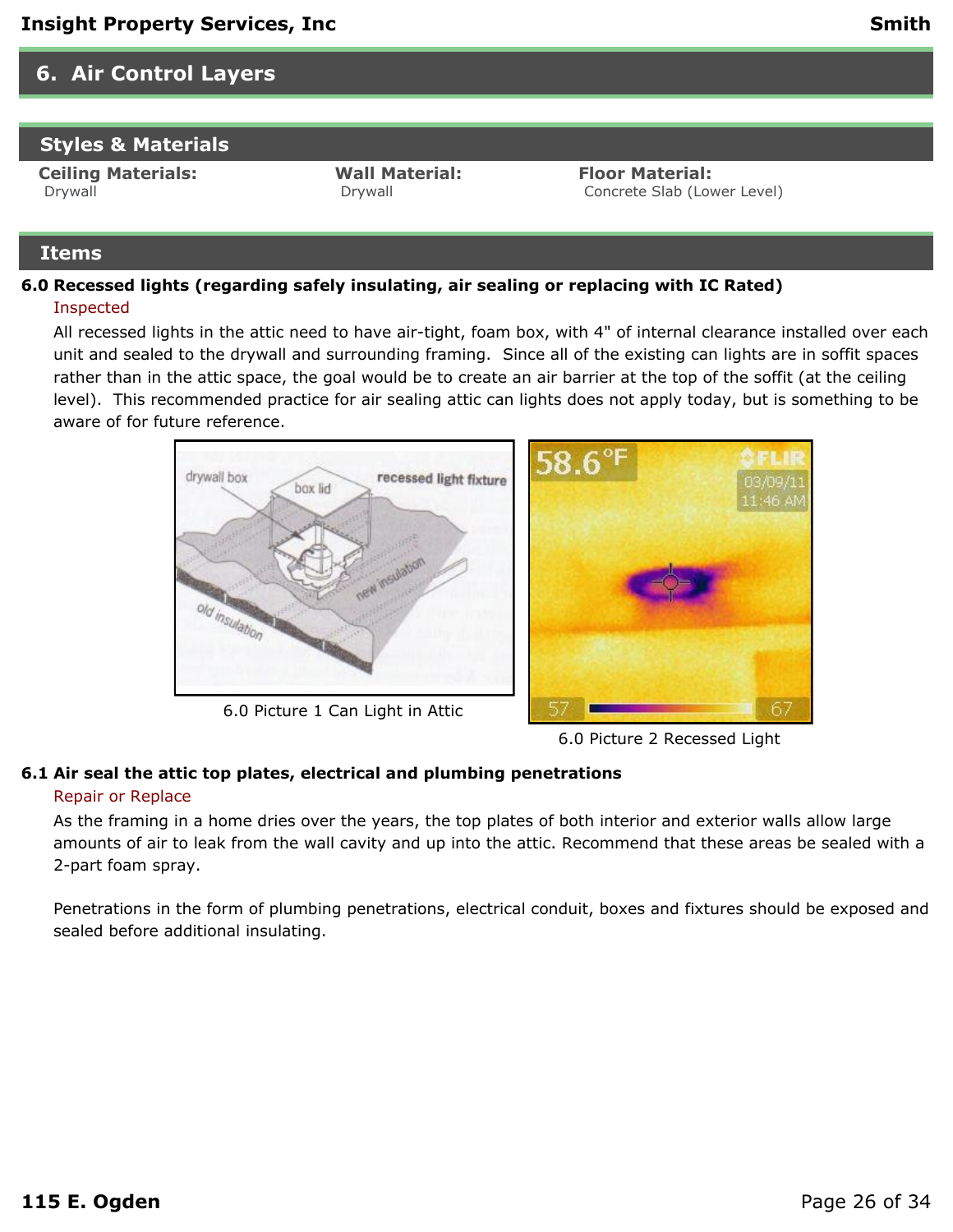

6.1 Picture 1 Top Plate Leakage 6.1 Picture 2 Top Plate Gaps











6.1 Picture 3 Along Top Plates 6.1 Picture 4 Bathroom Top Plate



6.1 Picture 5 Electrical Penetration 6.1 Picture 6 Dirty Insulation from Air Leakage

#### **6.2 Soffits below non-conditioned space**

#### Repair or Replace

The top of the soffit should be covered with foam board and sealed to the framing and drywall to create a continuous air tight sealing, the air barrier between the conditioned second floor and the unconditioned attic.

Recommend having a qualified contractor insulate, and air seal the soffit.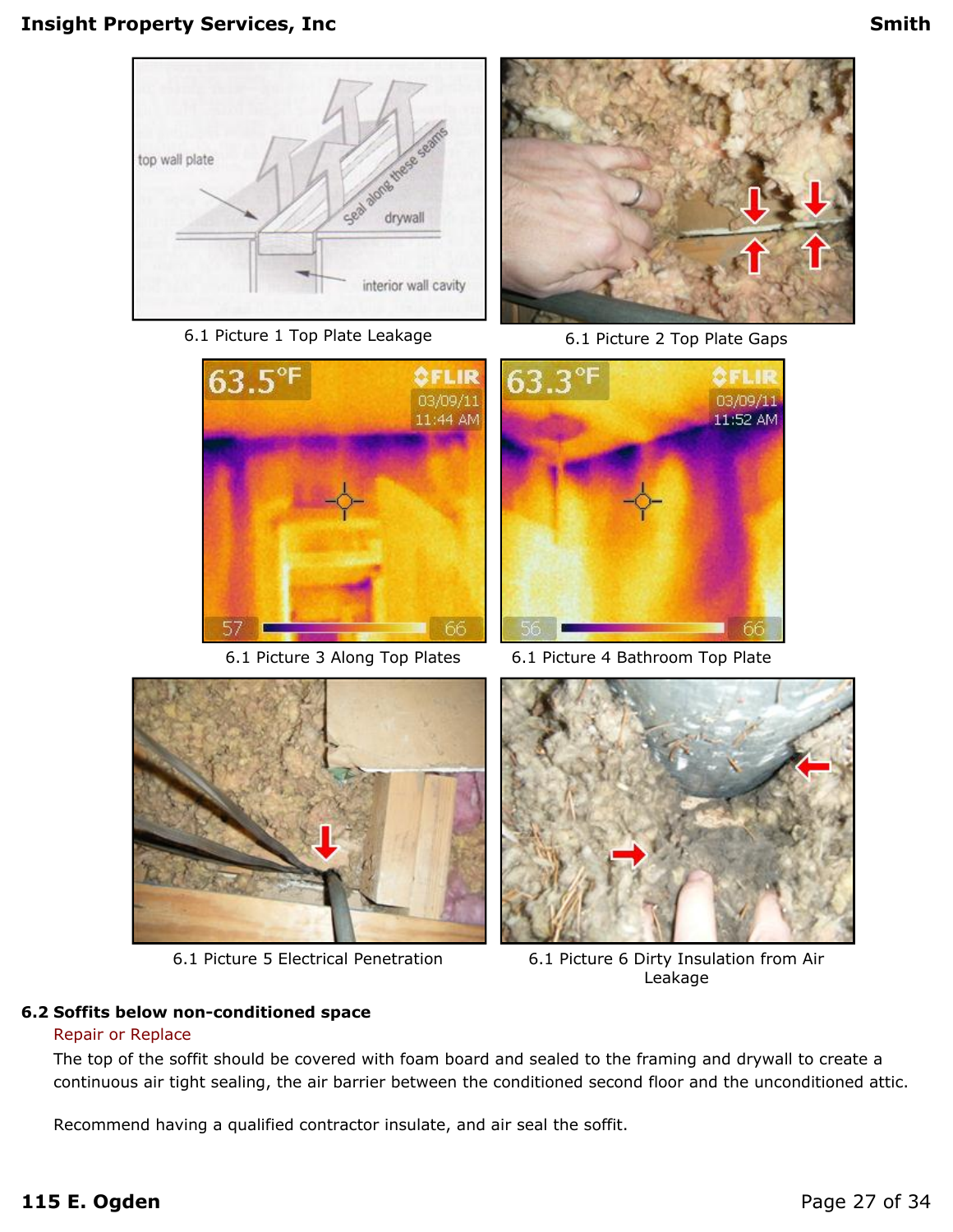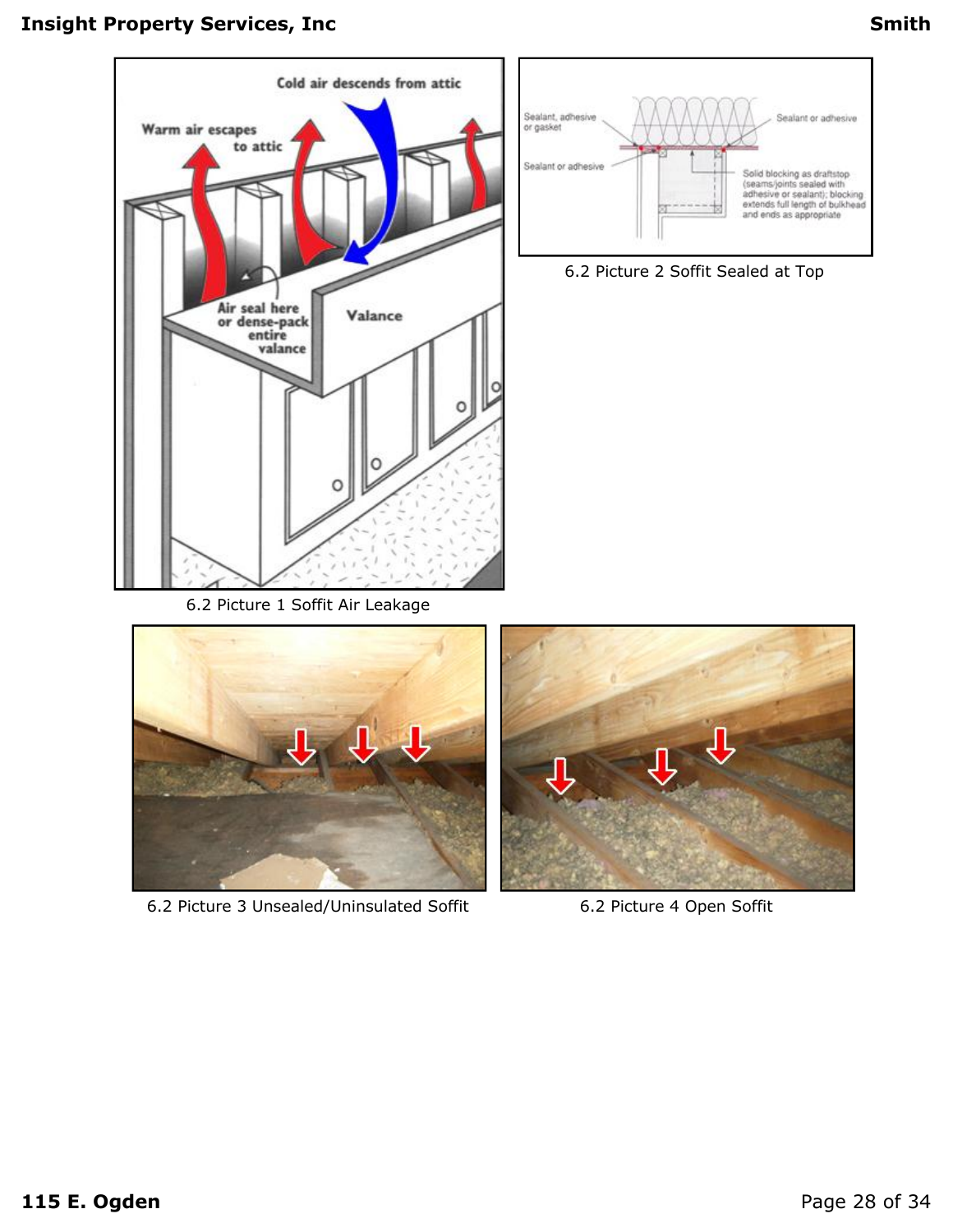

6.2 Picture 5 Can Lights in Soffit

### **6.3 Thermal bypasses (between floors)**

#### Repair or Replace

The stud cavity serving as a chase for the bathroom plumbing is a major air by-pass from the attic to the basement allowing cold air to fall and warm air to escape. Recommend the opening around the pipes be sealed with foam board and 1-part foam where the pipes pass into the attic.



6.3 Picture 1 Basement Plumbing Penetration

6.3 Picture 2 Basement Plumbing

### **6.4 Rim Joist insulation and air sealing perimeter of floor system**

#### Repair or Replace

Recommend sealing the exterior rim joists of the home with 1" foam board should be cut to fit between the floor, foundation, and joists and sealed with 1-part foam.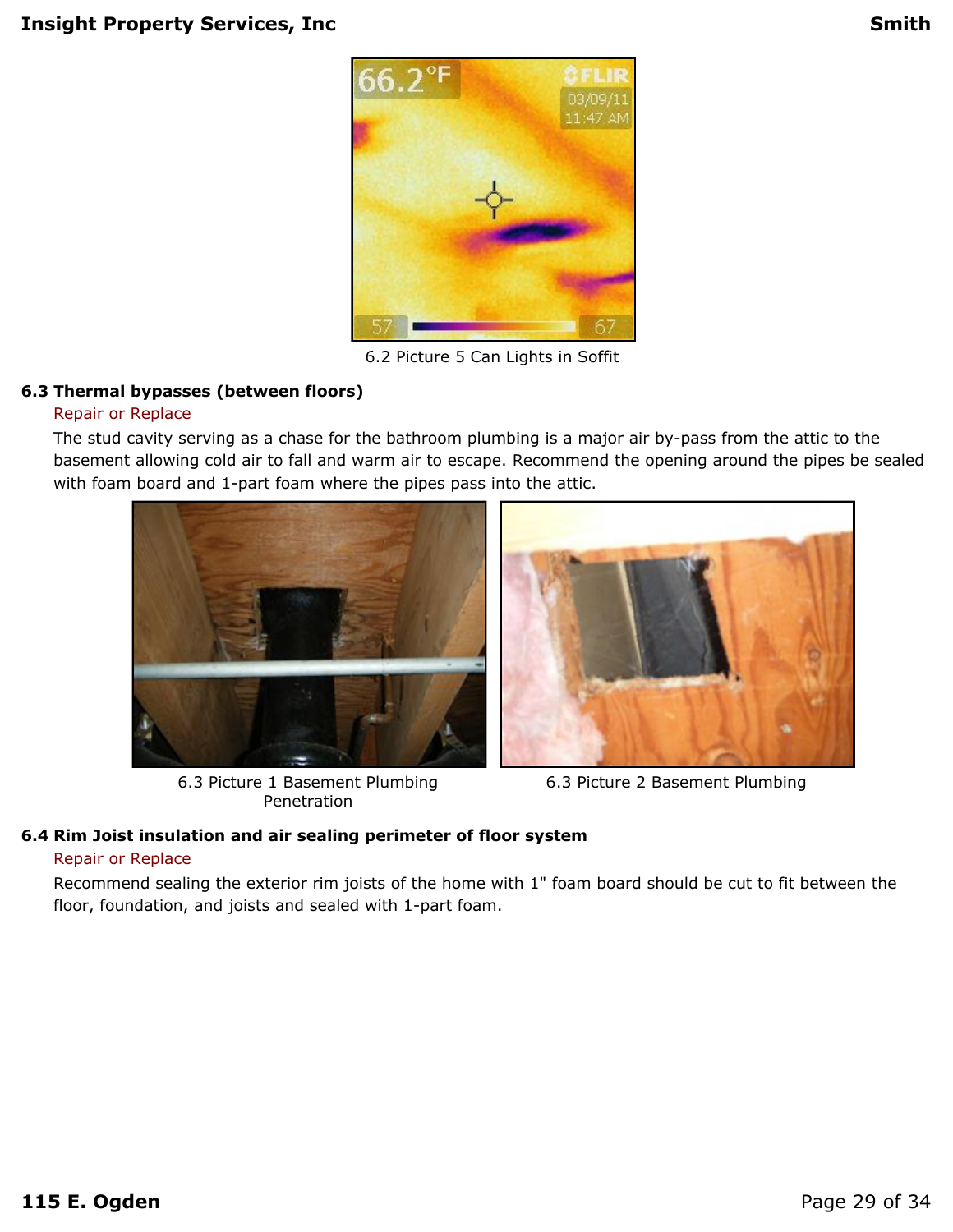

6.4 Picture 1 Air Sealed Rim Joist



6.4 Picture 2 Exposed Rim Joist



6.4 Picture 3 Insulated, but Unsealed

6.4 Picture 4 Air Conditioning Lines

70

### **6.5 Attached Garage air sealing (Firewall, Combustibles, and VOCs)**

#### Repair or Replace

The wall that separates the garage from inside the home is important to prevent the air in the garage which may contain pollutants, chemicals etc. from entering the home. All wall penetrations should be sealed with a fire rated spray foam or caulk. Good garage door seals are critical for keeping harmful exhaust, chemical fumes and VOCs from entering the home from the garage. Replace and maintain as necessary.

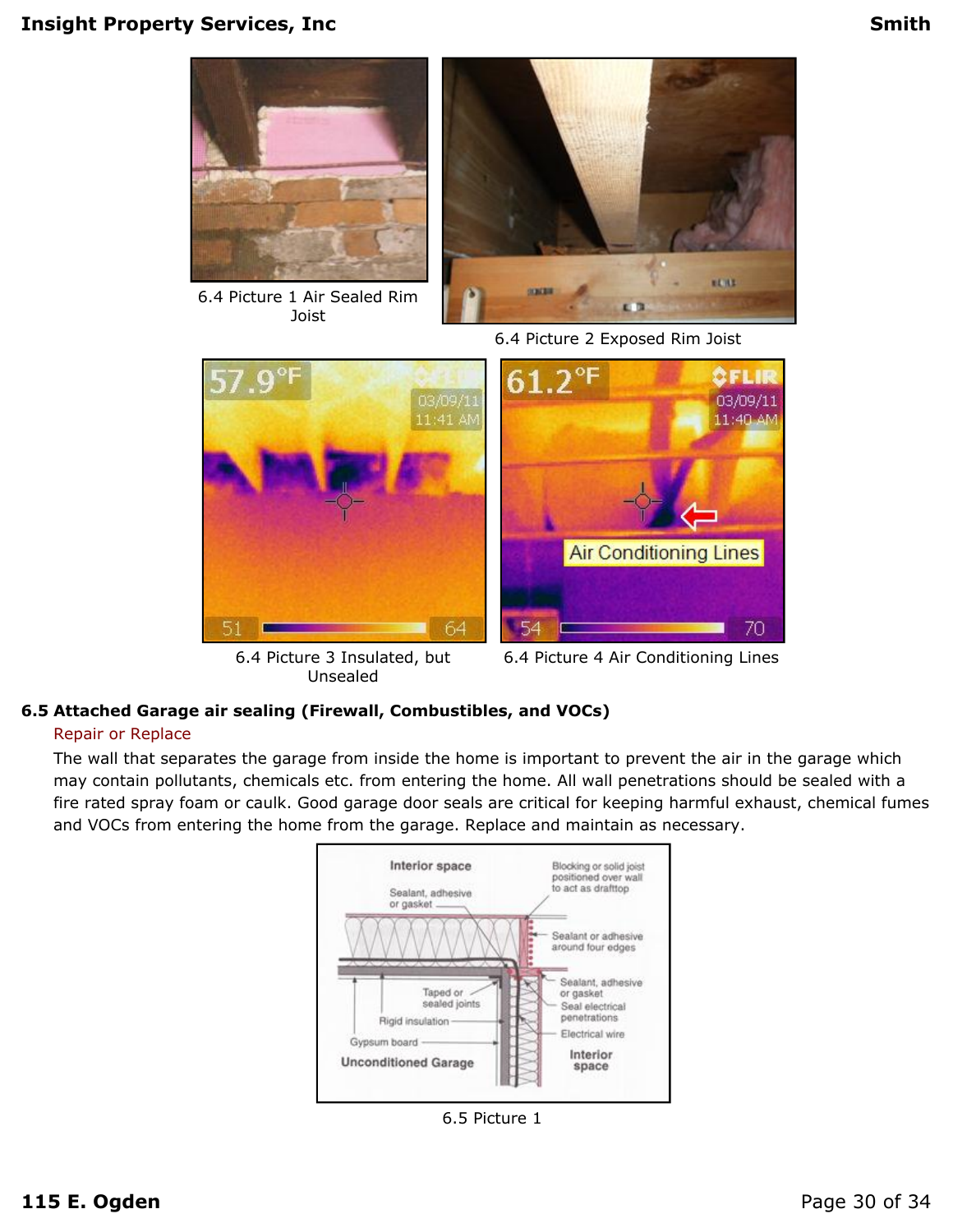# **6.6 Chimney Balloon**

## Inspected

If the chimney is not used very often it is recommended that a chimney balloon be installed. The damper flue, currently in your chimney, does not seal off the opening completely. By installing a chimney balloon you are creating a tighter seal in which less air flow will be lost.



#### **6.7 Windows: Air leakage, seals and caulking**

#### Inspected

Minor air leakage was detected around the casing of the window frames. Recommend sealing these gaps with a clear, high quality, paintable caulk.

#### **6.8 Exterior doors: Air leakage, weather stripping and seals**

#### Repair or Replace

(1) The back porch sliding doors are a significant source of air leakage, around the casing, threshold, and between the glass panes where they slide along the track guide. All sides of the door should be air sealed with a clear, paintable caulk and the weather strip between the sliding panels should be adjusted or replaced to make a tighter seal.



6.8 Picture 1 Sliding Doors

(2) The garage door should also have weather strip and door sweep installed.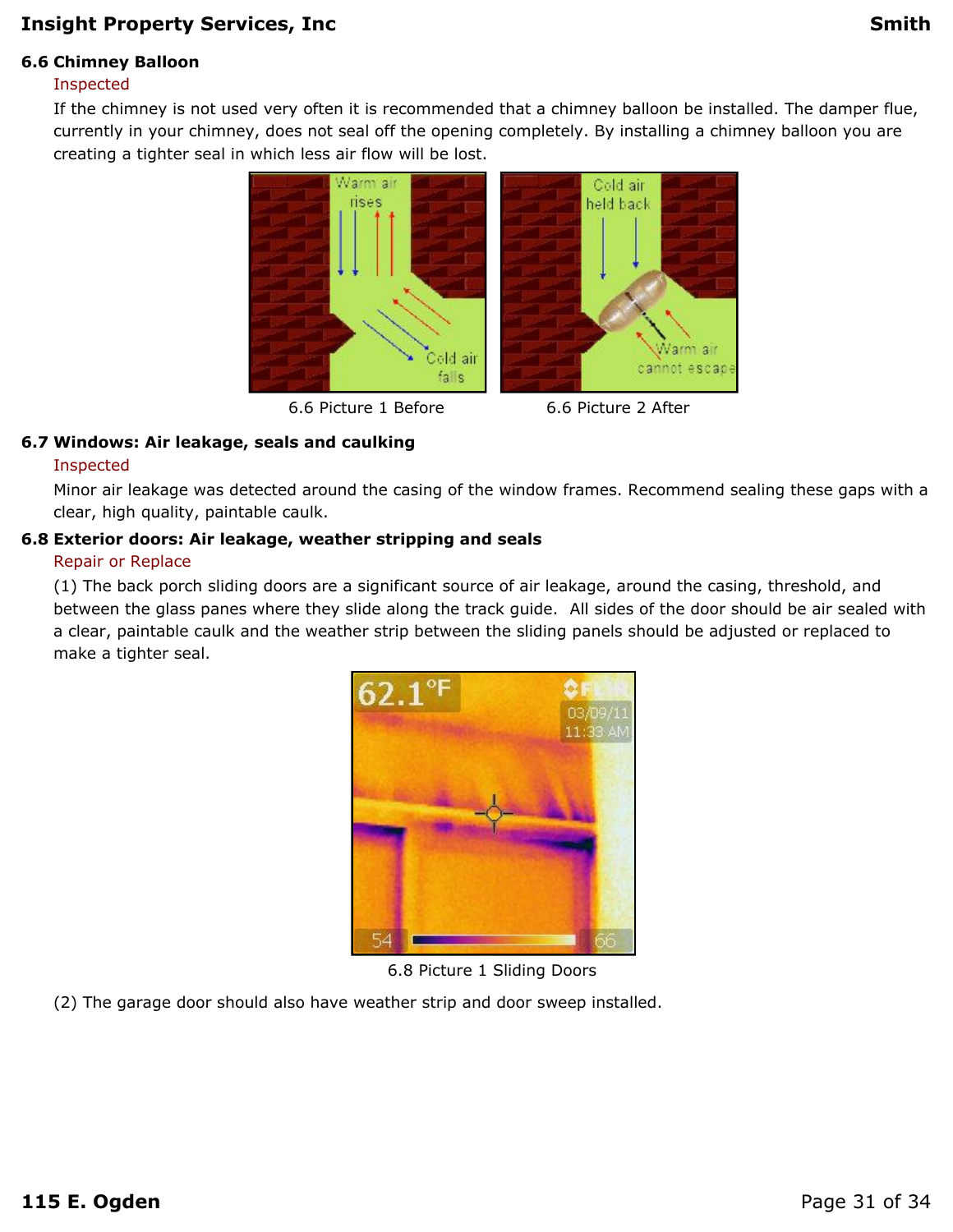

6.8 Picture 2 Garage Door (top) 6.8 Picture 3 Garage Door (middle)



6.8 Picture 4 Garage Door (bottom)

# **6.9 Seal and insulate wall switch and outlet boxes**

### Inspected

Moderate leakage was detected from switches & outlets and may be eliminated by air sealing electrical penetrations in the attics. Should any leaks remain, they may be sealed at the outside fixture or by caulking the electrical box to the drywall and installing foam pads before replacing the wall plates.

# <span id="page-31-0"></span>**7. Thermal Layer**

# **Styles & Materials**

**Attic Insulation/Effective R-Value:** Blown Fiberglass R 5-10

**Floor System Insulation R-Value:** NONE

**Window Types:** Single pane Casement Fixed Frame Wood

**Exterior Entry Doors (non-glass portion):** Wood solid core 1 3/4" R- Value 3.03

**Glass Doors (part of windows):** Sliding Glass Doors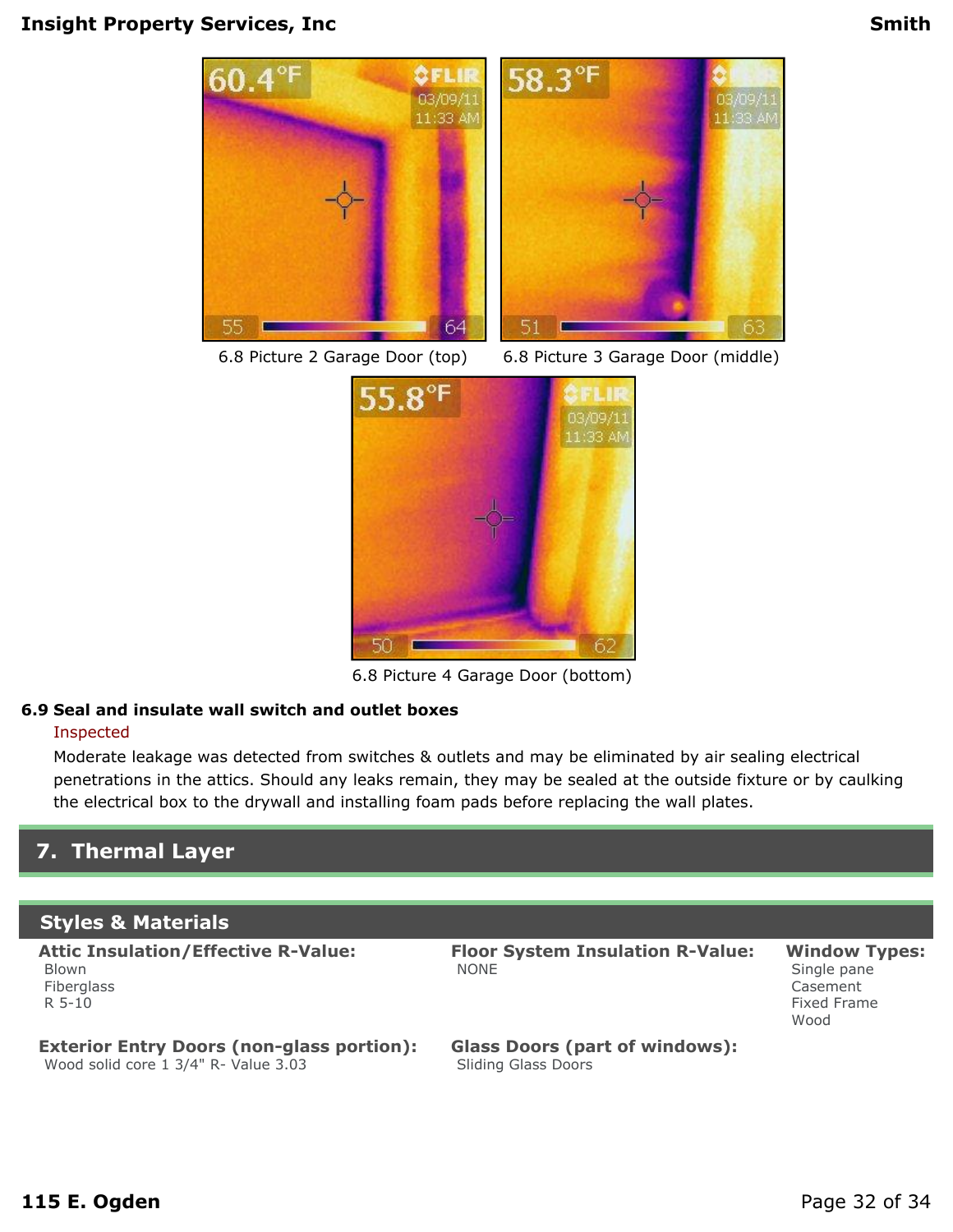#### **Items**

#### **7.0 Recommended additional attic insulation**

#### Repair or Replace

The attic currently has about an R-8 and should be increased to at least an R-38, the current code minimum. Recommend the attic be insulated to an a more cost effective R 50-60 with blown cellulose (settles to an airimpermeable mass - unlike fiber glass), **only after air sealing and attic ventilation** issues have been completed.



7.0 Picture 1 Insufficient Insulation

#### **7.1 Window condition/integrity**

#### Inspected

Windows are in fine working order. Minor air sealing around the casings can reduce air leakage.